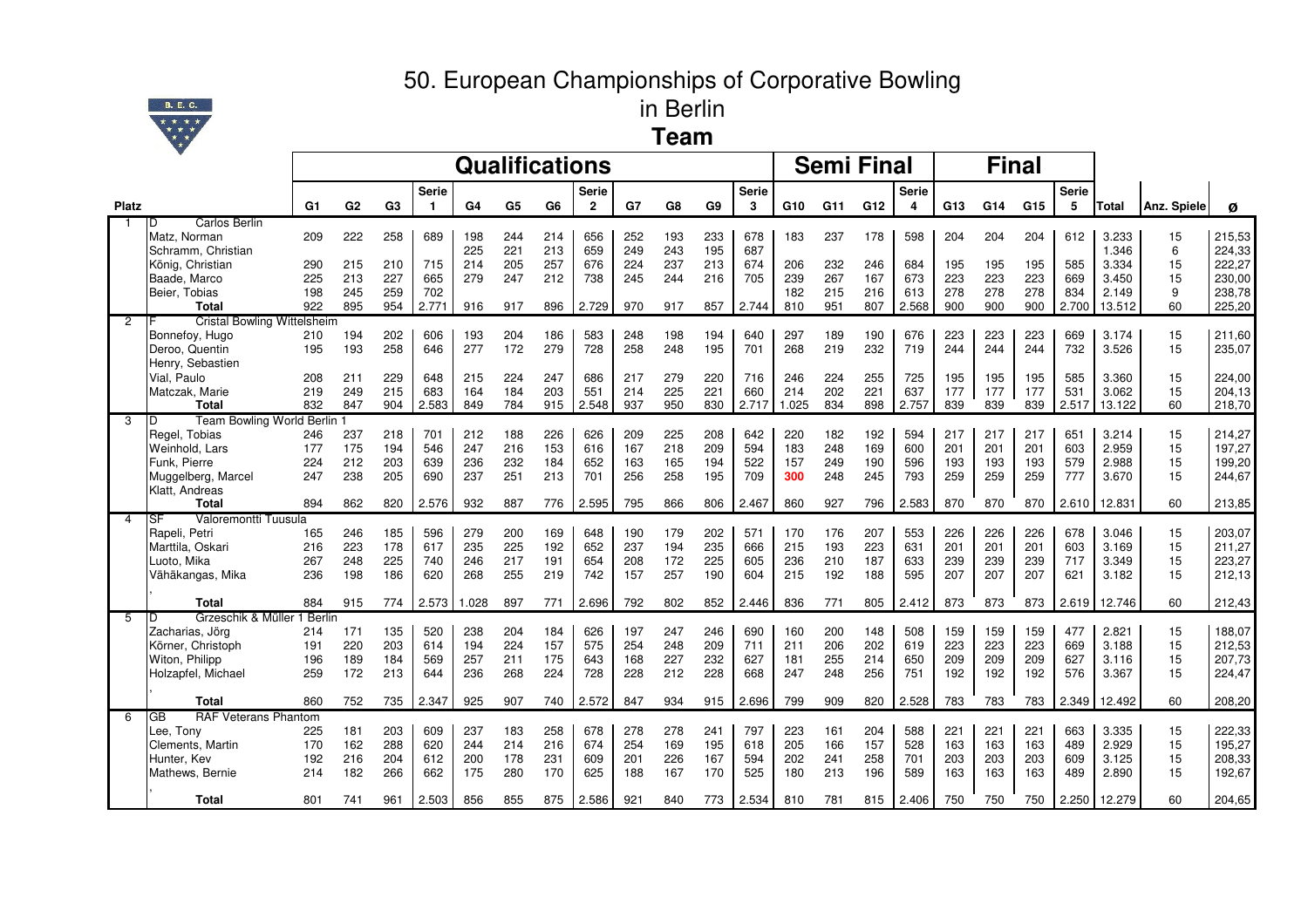|                | Switch Bowling Strasbourg       |     |     |     |       |            |            |            |              |            |            |            |              |            |            |            |              |     |     |     |       |                |         |                  |
|----------------|---------------------------------|-----|-----|-----|-------|------------|------------|------------|--------------|------------|------------|------------|--------------|------------|------------|------------|--------------|-----|-----|-----|-------|----------------|---------|------------------|
|                | Heckmann, David                 | 191 | 201 | 170 | 562   | 278        | 230        | 217        | 725          | 243        | 232        | 212        | 687          | 214        | 181        | 216        | 611          | 215 | 215 | 215 | 645   | 3.230          | 15      | 215,33           |
|                | Eschbach, Stephane              | 180 | 213 | 219 | 612   | 198        | 213        | 193        | 604          | 213        | 225        | 197        | 635          | 183        | 179        | 215        | 577          |     |     |     |       | 2.428          | 12      | 202,33           |
|                | Meyer, Arnaud                   | 151 | 203 | 161 | 515   | 184        | 139        | 166        | 489          | 212        | 183        | 248        | 643          | 178        | 127        | 170        | 475          | 144 | 144 | 144 | 432   | 2.554          | 15      | 170,27           |
|                | Eschbach, Jeremy                |     |     |     |       | 192        | 226        | 176        | 594          | 280        | 256        | 279        | 815          | 234        | 234        | 205        | 673          | 247 | 247 | 247 | 741   | 2.823          | 12      | 235,25           |
|                | Meyer, Richard                  | 163 | 190 | 169 | 522   |            |            |            |              |            |            |            |              |            |            |            |              | 172 | 172 | 172 | 516   | 1.038          | 6       | 173,00           |
|                | <b>Total</b>                    | 685 | 807 | 719 | 2.211 | 852        | 808        | 752        | 2.412        | 948        | 896        | 936        | 2.780        | 809        | 721        | 806        | 2.336        | 778 | 778 | 778 | 2.334 | 12.073         | 60      | 201,22           |
| $\overline{8}$ | SF<br>Andritz OY Varkaus        |     |     |     |       |            |            |            |              |            |            |            |              |            |            |            |              |     |     |     |       |                |         |                  |
|                | Hannimäki. Ari                  | 191 | 224 | 193 | 608   | 191        | 221        | 189        | 601          | 178        | 211        | 211        | 600          | 193        | 214        | 268        | 675          | 218 | 218 | 218 | 654   | 3.138          | 15      | 209,20           |
|                | Kotakari, Heli                  | 224 | 267 | 232 | 723   | 197        | 183        | 199        | 579          | 179        | 198        | 191        | 568          | 216        | 182        | 221        | 619          | 168 | 168 | 168 | 504   | 2.993          | 15      | 199,53           |
|                | Lappalainen, Tuomas             | 149 | 211 | 186 | 546   | 201        | 168        | 202        | 571          | 247        | 181        | 211        | 639          | 178        | 182        | 234        | 594          | 173 | 173 | 173 | 519   | 2.869          | 15      | 191,27           |
|                | Markkanen, Tommi                | 235 | 188 | 181 | 604   | 206        | 236        | 174        | 616          | 204        | 201        | 199        | 604          | 234        | 163        | 198        | 595          | 222 | 222 | 222 | 666   | 3.085          | 15      | 205,67           |
|                |                                 |     |     |     |       |            |            |            |              |            |            |            |              |            |            |            |              |     |     |     |       |                |         |                  |
|                | Total                           | 799 | 890 | 792 | 2.481 | 795        | 808        | 764        | 2.367        | 808        | 791        | 812        | 2.411        | 821        | 741        | 921        | 2.483        | 781 | 781 | 781 | 2.343 | 12.085         | 60      | 201,42           |
| -9             | FG Südwest Berlin<br>n          |     |     |     |       |            |            |            |              |            |            |            |              |            |            |            |              |     |     |     |       |                |         |                  |
|                | Guttmann, Martin                | 151 | 178 | 197 | 526   | 172        | 258        | 258        | 688          | 227        | 182        | 177        | 586          | 230        | 187        | 236        | 653          | 195 | 195 | 195 | 585   | 3.038          | 15      | 202,53           |
|                | Tautz, Christoph                | 221 | 265 | 248 | 734   | 196        | 170        | 188        | 554          | 225        | 214        | 208        | 647          | 160        | 242        | 205        | 607          | 191 | 191 | 191 | 573   | 3.115          | 15      | 207,67           |
|                | Lusch, Andreas                  | 192 | 226 | 199 | 617   | 163        | 199        | 183        | 545          | 203        | 160        | 214        | 577          | 215        | 201        | 190        | 606          | 178 | 178 | 178 | 534   | 2.879          | 15      | 191,93           |
|                | Stahl, Heiko                    |     |     |     |       |            |            |            |              |            |            |            |              |            |            |            |              |     |     |     |       |                |         |                  |
|                | Bischoff, Sven                  | 173 | 183 | 216 | 572   | 229        | 172        | 215        | 616          | 193        | 209        | 173        | 575          | 212        | 216        | 234        | 662          | 214 | 214 | 214 | 642   | 3.067          | 15      | 204,47           |
|                | <b>Total</b>                    | 737 | 852 | 860 | 2.449 | 760        | 799        | 844        | 2.403        | 848        | 765        | 772        | 2.385        | 817        | 846        | 865        | 2.528        | 778 | 778 | 778 | 2.334 | 12.099         | 60      | 201,65           |
| 10             | Team Muli 68 Berlin<br>D        |     |     |     |       |            |            |            |              |            |            |            |              |            |            |            |              |     |     |     |       |                |         |                  |
|                | Preißer, Marcus                 | 197 | 199 | 182 | 578   | 258        | 158        | 146        | 562          | 192        | 216        | 258        | 666          | 167        | 188        | 168        | 523          | 175 | 175 | 175 | 525   | 2.854          | 15      | 190,27           |
|                | Schmidt, Julien                 | 192 | 182 | 235 | 609   | 191        | 190        | 138        | 519          | 180        | 235        | 216        | 631          | 168        | 192        | 182        | 542          | 175 | 175 | 175 | 525   | 2.826          | 15      | 188,40           |
|                | Rau, Andreas                    | 214 | 215 | 171 | 600   | 215        | 197        | 222        | 634          | 187        | 213        | 215        | 615          | 203        | 266        | 159        | 628          | 182 | 182 | 182 | 546   | 3.023          | 15      | 201,53           |
|                | Paul. Thimo                     | 204 | 233 | 163 | 600   | 236        | 232        | 256        | 724          | 200        | 204        | 256        | 660          |            |            |            |              |     |     |     |       | 1.984          | 9       | 220,44           |
|                | Thieme, Vincent                 |     |     |     |       |            |            |            |              |            |            |            |              | 258        | 202        | 171        | 631          | 179 | 179 | 179 | 537   | 1.168          | 6       | 194,67           |
|                | <b>Total</b>                    | 807 | 829 | 751 | 2.387 | 900        | 777        | 762        | 2.439        | 759        | 868        | 945        | 2.572        | 796        | 848        | 680        | 2.324        | 711 | 711 | 711 | 2.133 | 11.855         | 60      | 197,58           |
|                |                                 |     |     |     |       |            |            |            |              |            |            |            |              |            |            |            |              |     |     |     |       |                |         |                  |
|                |                                 |     |     |     |       |            |            |            |              |            |            |            |              |            |            |            |              |     |     |     |       |                |         |                  |
| 11             | Peugeot Citroen Montbeliard     |     |     |     |       |            |            |            |              |            |            |            |              |            |            |            |              |     |     |     |       |                |         |                  |
|                | Dubois, Johann                  | 216 | 190 | 164 | 570   | 224        | 216        | 176        | 616          | 192        | 223        | 190        | 605          | 215        | 225        | 190        | 630          |     |     |     |       | 2.421          | 12      | 201,75           |
|                | Jacquinot, Franck               | 232 | 198 | 206 | 636   | 190        | 183        | 249        | 622          | 153        | 180        | 225        | 558          | 157        | 181        | 217        | 555          |     |     |     |       | 2.371          | 12      | 197,58           |
|                | Billy, Julien                   | 267 | 225 | 223 | 715   | 161        | 203        | 166        | 530          | 224        | 245        | 183        | 652          | 212        | 226        | 193        | 631          |     |     |     |       | 2.528          | 12      | 210,67           |
|                | Medecin, Jean Louis             | 276 | 181 | 180 | 637   | 140        | 202        | 202        | 544          | 263        | 198        | 200        | 661          | 177        | 164        | 210        | 551          |     |     |     |       | 2.393          | 12      | 199,42           |
|                |                                 |     |     |     |       |            |            |            |              |            |            |            |              |            |            |            |              |     |     |     |       |                |         |                  |
|                | <b>Total</b>                    | 991 | 794 | 773 | 2.558 | 715        | 804        | 793        | 2.312        | 832        | 846        | 798        | 2.476        | 761        | 796        | 810        | 2.367        |     |     |     |       | 9.713          | 48      | 202,35           |
| 12             | <b>AEG ZW Berlin</b><br>D       |     |     |     |       |            |            |            |              |            |            |            |              |            |            |            |              |     |     |     |       |                |         |                  |
|                | Olm. Daniel                     |     |     |     |       |            |            |            |              | 278        | 177        | 258        | 713          | 248        | 194        | 200        | 642          |     |     |     |       | 1.355          | 6       | 225,83           |
|                | Herrmann, Tobias                | 160 | 193 | 160 | 513   | 212        | 151        | 228        | 591          |            |            |            |              |            |            |            |              |     |     |     |       | 1.104          | 6       | 184,00           |
|                | Herrmann, Heinz                 | 220 | 189 | 223 | 632   | 204        | 232        | 217        | 653          | 253        | 236        | 214        | 703          | 195        | 252        | 211        | 658          |     |     |     |       | 2.646          | 12      | 220,50           |
|                | Nowakowski, Andre               | 209 | 171 | 194 | 574   | 214        | 167        | 162        | 543          | 180        | 189        | 193        | 562          | 172        | 135        | 207        | 514          |     |     |     |       | 2.193          | 12      | 182,75           |
|                | Engelbrecht, Nicole             | 182 | 237 | 196 | 615   | 150        | 181        | 189        | 520          | 151        | 218        | 237        | 606          | 235        | 223        | 213        | 671          |     |     |     |       | 2.412          | 12      | 201,00           |
|                | <b>Total</b>                    | 771 | 790 | 773 | 2.334 | 780        | 731        | 796        | 2.307        | 862        | 820        | 902        | 2.584        | 850        | 804        | 831        | 2.485        |     |     |     |       | 9.710          | 48      | 202,29           |
| 13             | Royal Air Force<br>GB           |     |     |     |       |            |            |            |              |            |            |            |              |            |            |            |              |     |     |     |       |                |         |                  |
|                | Maddock, Christopher            | 224 | 181 | 206 | 611   | 226        | 216        | 194        | 636          | 216        | 198        | 215        | 629          | 259        | 181        | 243        | 683          |     |     |     |       | 2.559          | 12      | 213,25           |
|                | Place, Lewis                    | 135 | 199 | 180 | 514   | 147        | 215        | 200        | 562          | 195        | 194        | 192        | 581          | 171        | 203        | 243        | 617          |     |     |     |       | 2.274          | 12      | 189,50           |
|                | Proctor, Curtis                 | 231 | 191 | 196 | 618   | 205        | 169        | 177        | 551          | 212        | 160        | 202        | 574          | 213        | 208        | 172        | 593          |     |     |     |       | 2.336          | 12      | 194,67           |
|                | Hall, Matthew                   | 216 | 193 | 191 | 600   | 248        | 202        | 196        | 646          | 200        | 195        | 278        | 673          | 169        | 207        | 217        | 593          |     |     |     |       | 2.512          | 12      | 209,33           |
|                |                                 |     |     |     |       |            |            |            |              |            |            |            |              |            |            |            |              |     |     |     |       |                |         |                  |
|                | Total                           | 806 | 764 | 773 | 2.343 | 826        | 802        | 767        | 2.395        | 823        | 747        | 887        | 2.457        | 812        | 799        | 875        | 2.486        |     |     |     |       | 9.681          | 48      | 201,69           |
| 14             | Team Bowling World Berlin 2     |     |     |     |       |            |            |            |              |            |            |            |              |            |            |            |              |     |     |     |       |                |         |                  |
|                | Herz, Julia                     | 176 | 186 | 156 | 518   |            |            |            |              |            |            |            |              |            |            |            |              |     |     |     |       | 518            | 3       | 172,67           |
|                | Ballmann. Tim                   | 134 | 208 | 233 | 575   | 205        | 211        | 201        | 617          | 233        | 217        | 191        | 641          | 163        | 236        | 191        | 590          |     |     |     |       | 2.423          | 12      | 201,92           |
|                | Barthel, Rainer                 | 236 | 257 | 189 | 682   | 199        | 224        | 192        | 615          | 180        | 176        | 186        | 542          | 172        | 193        | 202        | 567          |     |     |     |       | 2.406          | 12      | 200,50           |
|                | Reuschel, Frank                 | 218 | 215 | 202 | 635   | 178        | 276        | 213        | 667          | 150        | 209        | 196        | 555          | 258        | 202        | 256        | 716          |     |     |     |       | 2.573          | 12      | 214,42           |
|                | Schäfer, Stefan<br><b>Total</b> | 764 | 866 | 780 | 2.410 | 200<br>782 | 183<br>894 | 183<br>789 | 566<br>2.465 | 257<br>820 | 172<br>774 | 200<br>773 | 629<br>2.367 | 193<br>786 | 179<br>810 | 173<br>822 | 545<br>2.418 |     |     |     |       | 1.740<br>9.660 | 9<br>48 | 193,33<br>201,25 |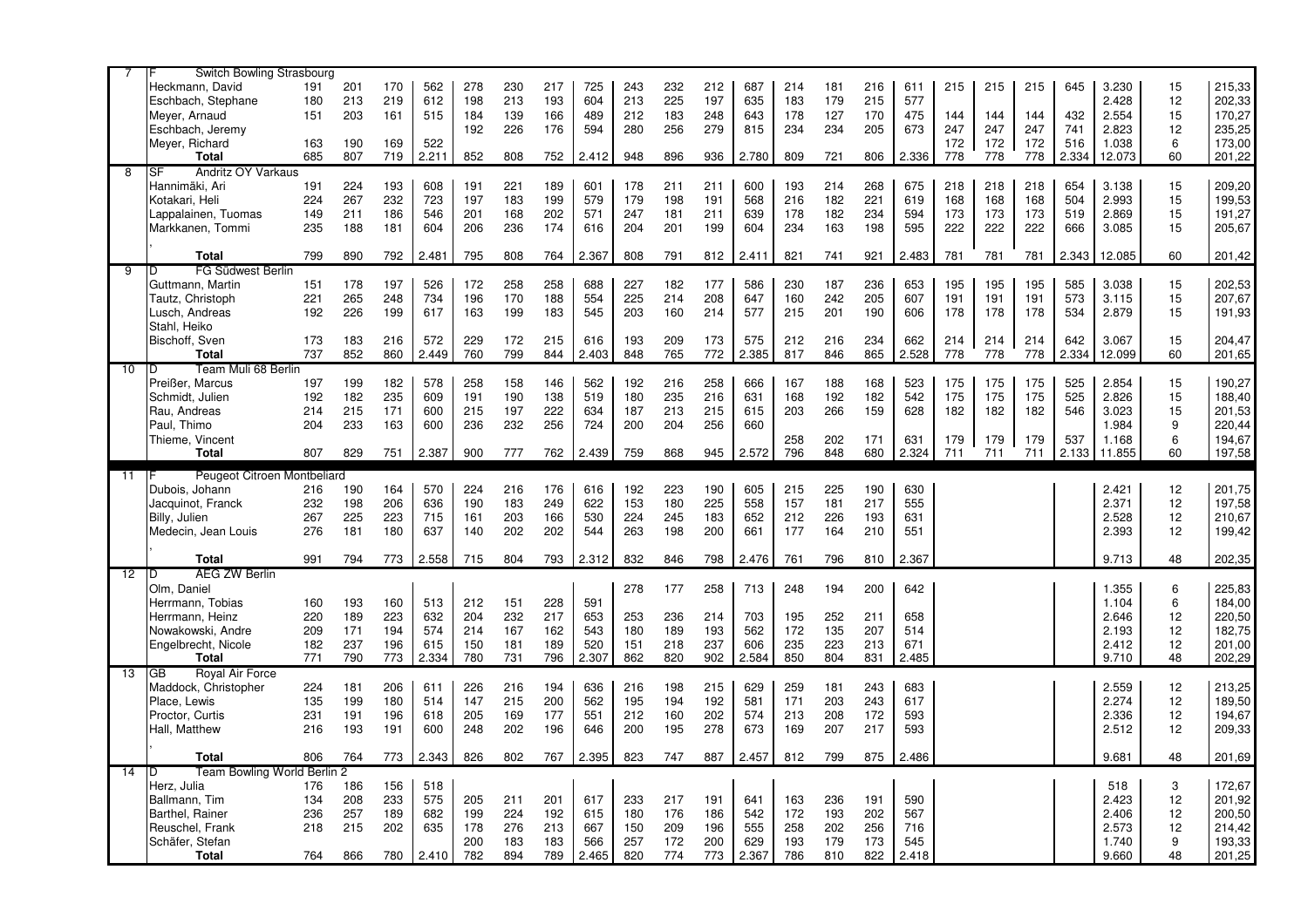| 15              | Team SUMO Hannover<br>D           |            |            |            |            |            |     |            |            |            |            |            |            |     |     |     |       |  |                |                  |                  |
|-----------------|-----------------------------------|------------|------------|------------|------------|------------|-----|------------|------------|------------|------------|------------|------------|-----|-----|-----|-------|--|----------------|------------------|------------------|
|                 | Fräderich, Patrick                | 184        | 243        | 169        | 596        | 197        | 266 | 193        | 656        | 231        | 193        | 235        | 659        | 159 | 211 | 205 | 575   |  | 2.486          | 12               | 207,17           |
|                 | Scheer, Roland                    | 202        | 193        | 199        | 594        | 198        | 245 | 245        | 688        | 237        | 215        | 184        | 636        | 209 | 215 | 160 | 584   |  | 2.502          | 12               | 208,50           |
|                 | Lippek, Kathi                     | 194        | 203        | 148        | 545        | 176        | 182 | 164        | 522        | 180        | 200        | 213        | 593        | 181 | 215 | 204 | 600   |  | 2.260          | 12               | 188,33           |
|                 | Walkenhorst, Jens                 | 175        | 165        | 235        | 575        | 214        | 162 | 188        | 564        | 179        | 174        | 189        | 542        | 205 | 211 | 199 | 615   |  | 2.296          | 12               | 191,33           |
|                 | Wittke, Günter                    |            |            |            |            |            |     |            |            |            |            |            |            |     |     |     |       |  |                |                  |                  |
|                 | <b>Total</b>                      | 755        | 804        | 751        | 2.310      | 785        | 855 | 790        | 2.430      | 827        | 782        | 821        | 2.430      | 754 | 852 | 768 | 2.374 |  | 9.544          | 48               | 198,83           |
| 16              | <b>BPCE Sport Paris</b>           |            |            |            |            |            |     |            |            |            |            |            |            |     |     |     |       |  |                |                  |                  |
|                 | Chemla, Patrick                   | 215        | 225        | 222        | 662        | 203        | 142 | 225        | 570        | 247        | 211        | 190        | 648        | 155 | 209 | 243 | 607   |  | 2.487          | 12               | 207,25           |
|                 | Cantrel, Alain                    | 236        | 162        |            | 398        | 196        | 170 | 227        | 593        | 222        | 218        | 225        | 665        | 200 | 160 | 188 | 548   |  | 2.204          | 11               | 200,36           |
|                 | Franbry, Oliver                   | 178        | 204        | 203        | 585        | 187        | 156 | 174        | 517        | 199        | 177        | 167        | 543        | 164 | 154 | 177 | 495   |  | 2.140          | 12               | 178,33           |
|                 | Plannier, Pierre                  | 224        | 213        | 215        | 652        | 213        | 287 | 245        | 745        | 191        | 167        | 188        | 546        | 185 | 213 | 155 | 553   |  | 2.496          | 12               | 208,00           |
|                 | Chemla, Dusica                    |            |            | 169        | 169        |            |     |            |            |            |            |            |            |     |     |     |       |  | 169            | $\mathbf{1}$     |                  |
|                 | <b>Total</b>                      | 853        | 804        | 809        | 2.466      | 799        | 755 | 871        | 2.425      | 859        | 773        | 770        | 2.402      | 704 | 736 | 763 | 2.203 |  | 9.496          | 48               | 169,00<br>197,83 |
|                 |                                   |            |            |            |            |            |     |            |            |            |            |            |            |     |     |     |       |  |                |                  |                  |
| 17              | Stadtverwaltung Bremen<br>D       |            |            |            |            |            |     |            |            |            |            |            |            |     |     |     |       |  |                |                  |                  |
|                 | Müllerstedt, Tom                  | 207        | 193        | 206        | 606        | 191        | 170 | 166        | 527        | 164        | 195        | 193        | 552        |     |     |     |       |  | 1.685          | 9                | 187,22           |
|                 | Hass, Tobias                      | 257        | 181        | 177        | 615        | 209        | 190 | 242        | 641        | 218        | 218        | 259        | 695        |     |     |     |       |  | 1.951          | 9                | 216,78           |
|                 | Schwendler, Guido                 | 190        | 257        | 201        | 648        | 197        | 224 | 191        | 612        | 175        | 206        | 180        | 561        |     |     |     |       |  | 1.821          | 9                | 202,33           |
|                 | Rosenbach, Nils                   | 199        | 226        | 171        | 596        | 211        | 202 | 163        | 576        | 201        | 182        | 149        | 532        |     |     |     |       |  | 1.704          | 9                | 189,33           |
|                 | Kuhlmann, Thomas                  |            |            |            |            |            |     |            |            |            |            |            |            |     |     |     |       |  |                |                  |                  |
|                 | <b>Total</b>                      | 853        | 857        | 755        | 2.465      | 808        | 786 | 762        | 2.356      | 758        | 801        | 781        | 2.340      |     |     |     |       |  | 7.161          | 36               | 198,92           |
| $\overline{18}$ | Team Bowling World Berlin 4<br>ID |            |            |            |            |            |     |            |            |            |            |            |            |     |     |     |       |  |                |                  |                  |
|                 | Herz, Christian                   | 175        | 220        | 146        | 541        | 209        | 205 | 231        | 645        | 218        | 258        | 214        | 690        |     |     |     |       |  | 1.876          | 9                | 208,44           |
|                 | Thewellis, Alexander              | 226        | 157        | 213        | 596        | 236        | 232 | 185        | 653        | 196        | 204        | 200        | 600        |     |     |     |       |  | 1.849          | 9                | 205,44           |
|                 | Czymoch, Tom                      | 189        | 183        | 160        | 532        | 143        | 196 | 177        | 516        | 206        | 130        | 176        | 512        |     |     |     |       |  | 1.560          | 9                | 173,33           |
|                 | Mareck, Olav                      | 189        | 159        | 241        | 589        | 189        | 173 | 205        | 567        | 227        | 278        | 210        | 715        |     |     |     |       |  | 1.871          | 9                | 207,89           |
|                 |                                   |            |            |            |            |            |     |            |            |            |            |            |            |     |     |     |       |  |                |                  |                  |
|                 | Total                             | 779        | 719        | 760        | 2.258      | 777        | 806 | 798        | 2.381      | 847        | 870        | 800        | 2.517      |     |     |     |       |  | 7.156          | 36               | 198,78           |
| 19              | Pro Shop Bowling Bisontin         |            |            |            |            |            |     |            |            |            |            |            |            |     |     |     |       |  |                |                  |                  |
|                 | Duchaud, Emmanuel                 | 148        | 174        | 157        | 479        | 234        | 164 | 197        | 595        | 168        | 207        | 152        | 527        |     |     |     |       |  | 1.601          | 9                | 177,89           |
|                 | Duchaud, Nadine                   | 156        | 169        | 184        | 509        | 188        | 166 | 181        | 535        | 195        | 213        | 205        | 613        |     |     |     |       |  | 1.657          | 9                | 184,11           |
|                 | Chi, Cham Roeun                   | 235        | 176        | 154        | 565        | 180        | 224 | 215        | 619        | 225        | 215        | 214        | 654        |     |     |     |       |  | 1.838          | 9                | 204,22           |
|                 | Petitperrin, Laurent              | 279        | 225        | 216        | 720        | 237        | 206 | 203        | 646        | 233        | 227        | 211        | 671        |     |     |     |       |  | 2.037          | 9                | 226,33           |
|                 |                                   |            |            |            |            |            |     |            |            |            |            |            |            |     |     |     |       |  |                |                  |                  |
|                 | <b>Total</b>                      | 818        | 744        | 711        | 2.273      | 839        | 760 | 796        | 2.395      | 821        | 862        | 782        | 2.465      |     |     |     |       |  | 7.133          | 36               | 198,14           |
| 20              | FA Tempelhof 1 Berlin<br>D        |            |            |            |            |            |     |            |            |            |            |            |            |     |     |     |       |  |                |                  |                  |
|                 | Turau, Sandro                     | 193        | 246        | 176        | 615        | 181        | 185 | 207        | 573        | 173        | 201        | 164        | 538        |     |     |     |       |  | 1.726          | 9                | 191,78           |
|                 | Philipp, Robin                    | 196        | 181        | 223        | 600        | 149        | 192 | 193        | 534        | 183        | 180        | 192        | 555        |     |     |     |       |  | 1.689          | $\boldsymbol{9}$ | 187,67           |
|                 | Pachmann, Theo                    | 181        | 194        | 244        | 619        | 231        | 226 | 235        | 692        | 171        | 210        | 179        | 560        |     |     |     |       |  | 1.871          | 9                | 207,89           |
|                 | Behnke, Michael                   | 263        | 163        | 215        | 641        | 190        | 235 | 207        | 632        | 203        | 179        | 160        | 542        |     |     |     |       |  | 1.815          | 9                | 201,67           |
|                 | <b>Total</b>                      |            |            | 858        | 2.475      | 751        | 838 | 842        | 2.431      | 730        | 770        | 695        | 2.195      |     |     |     |       |  | 7.101          | 36               | 197,25           |
| 21              | <b>TKD Quelle Berlin 1</b><br>D   | 833        | 784        |            |            |            |     |            |            |            |            |            |            |     |     |     |       |  |                |                  |                  |
|                 | Weiss, Kevin                      | 190        | 180        | 220        | 590        | 183        | 222 | 199        | 604        | 197        | 225        | 212        | 634        |     |     |     |       |  | 1.828          | 9                | 203,11           |
|                 | Hardtke, Daniel                   | 136        | 168        | 171        | 475        | 201        | 184 | 185        | 570        | 213        | 221        | 175        | 609        |     |     |     |       |  | 1.654          | 9                | 183,78           |
|                 | Schuemann, Philipp                |            |            | 194        | 534        |            | 179 |            | 529        |            |            | 190        | 554        |     |     |     |       |  |                | 9                | 179,67           |
|                 |                                   | 154<br>191 | 186<br>177 |            | 623        | 181<br>205 | 195 | 169        | 657        | 215<br>186 | 149<br>210 | 247        | 643        |     |     |     |       |  | 1.617<br>1.923 | 9                |                  |
|                 | Grumbach, Oliver                  |            |            | 255        |            |            |     | 257        |            |            |            |            |            |     |     |     |       |  |                |                  | 213,67           |
|                 |                                   |            |            |            |            |            |     |            |            | 811        | 805        | 824        | 2.440      |     |     |     |       |  | 7.022          | 36               | 195,06           |
|                 | <b>Total</b>                      | 671        | 711        | 840        | 2.222      | 770        | 780 | 810        | 2.360      |            |            |            |            |     |     |     |       |  |                |                  |                  |
| $\overline{22}$ | OY Bowling AB Helsinki<br>ISF     |            |            |            |            |            |     |            |            |            |            |            |            |     |     |     |       |  |                |                  |                  |
|                 | Reen, Aleksi                      | 224        | 208        | 161        | 593        | 212        | 172 | 202        | 586        | 214        | 213        | 200        | 627        |     |     |     |       |  | 1.806          | 9                | 200,67           |
|                 | Palermaa, Lilli                   | 167        | 180        | 182        | 529        | 186        | 180 | 192        | 558        | 158        | 155        | 160        | 473        |     |     |     |       |  | 1.560          | 9                | 173,33           |
|                 |                                   |            |            |            |            |            |     |            |            |            |            |            |            |     |     |     |       |  |                | 9                |                  |
|                 | Kinnunen, Ari<br>Toivonen, Toni   | 216<br>189 | 177<br>213 | 137<br>173 | 530<br>575 | 201<br>256 | 163 | 171<br>266 | 535<br>757 | 224<br>222 | 200<br>243 | 167<br>197 | 591<br>662 |     |     |     |       |  | 1.656<br>1.994 | 9                | 184,00           |
|                 |                                   |            |            |            |            |            | 235 |            |            |            |            |            |            |     |     |     |       |  |                |                  | 221,56           |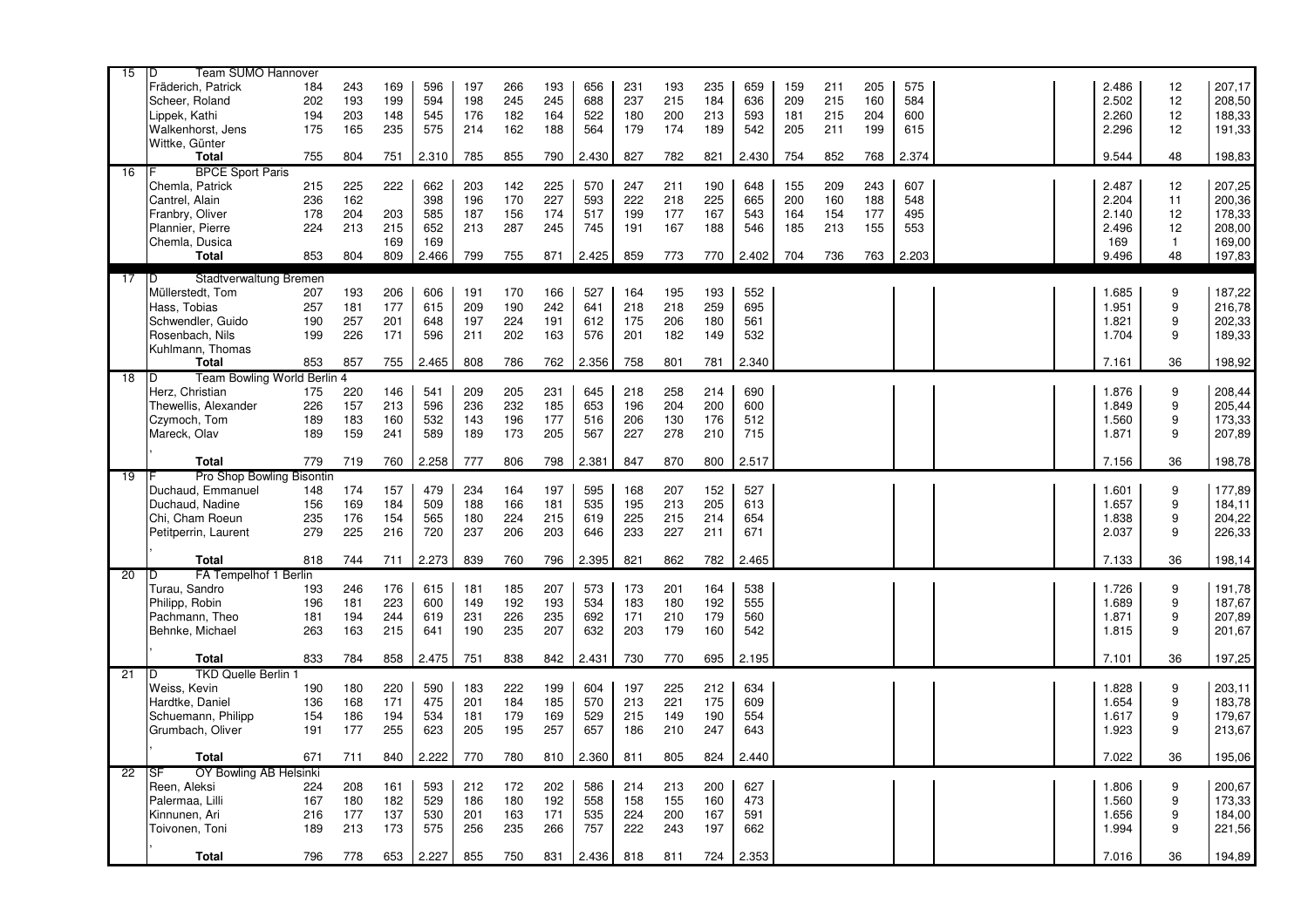| 23              | Team Bowling World Berlin 3<br>D    |     |     |     |       |     |     |     |       |     |     |     |       |  |  |       |                |        |
|-----------------|-------------------------------------|-----|-----|-----|-------|-----|-----|-----|-------|-----|-----|-----|-------|--|--|-------|----------------|--------|
|                 | Appenowitz, Jan                     | 211 | 220 | 206 | 637   | 235 | 187 | 178 | 600   | 189 | 168 | 190 | 547   |  |  | 1.784 | 9              | 198,22 |
|                 | Barthel, Terra                      | 166 | 169 | 175 | 510   | 174 | 191 | 187 | 552   | 150 | 161 | 157 | 468   |  |  | 1.530 | 9              | 170,00 |
|                 | Schreer, Jörg                       | 181 | 160 | 194 | 535   | 198 | 218 | 225 | 641   | 222 | 225 | 185 | 632   |  |  | 1.808 | 9              | 200,89 |
|                 | Li, Kin-Cheung                      | 185 | 257 | 180 | 622   | 234 | 253 | 218 | 705   | 177 | 184 | 181 | 542   |  |  | 1.869 | 9              | 207,67 |
|                 | Thurapan, Kitja                     |     |     |     |       |     |     |     |       |     |     |     |       |  |  |       |                |        |
|                 |                                     |     |     |     |       |     |     |     |       |     |     |     |       |  |  |       |                |        |
|                 | Total                               | 743 | 806 | 755 | 2.304 | 841 | 849 | 808 | 2.498 | 738 | 738 | 713 | 2.189 |  |  | 6.991 | 36             | 194,19 |
| 24              | Orano La Hague                      |     |     |     |       |     |     |     |       |     |     |     |       |  |  |       |                |        |
|                 | Marchand, Nicolas                   | 246 | 264 | 211 | 721   | 179 | 229 | 219 | 627   | 192 | 237 | 200 | 629   |  |  | 1.977 | 9              | 219,67 |
|                 | Le Terrier, Guillaume               | 149 | 202 | 204 | 555   | 155 | 179 | 254 | 588   | 209 | 170 | 177 | 556   |  |  | 1.699 | 9              | 188,78 |
|                 | Vincent. Bruno                      | 162 | 174 | 193 | 529   |     |     |     |       | 178 | 183 | 169 | 530   |  |  | 1.059 | 6              | 176,50 |
|                 | Noury, Michel                       | 182 | 196 | 164 | 542   | 164 | 232 | 137 | 533   | 248 | 210 | 172 | 630   |  |  | 1.705 | 9              | 189,44 |
|                 | Prunier, Eric                       |     |     |     |       | 154 | 168 | 214 | 536   |     |     |     |       |  |  | 536   | 3              | 178,67 |
|                 | <b>Total</b>                        | 739 | 836 | 772 | 2.347 | 652 | 808 | 824 | 2.284 | 827 | 800 | 718 | 2.345 |  |  | 6.976 | 36             | 193,78 |
| 25              | <b>TENNECO St Jean de la Ruelle</b> |     |     |     |       |     |     |     |       |     |     |     |       |  |  |       |                |        |
|                 |                                     |     |     |     |       |     |     |     |       |     |     |     |       |  |  |       |                |        |
|                 | Tejedor, Julien                     | 229 | 186 | 172 | 587   | 202 | 219 | 216 | 637   | 178 | 167 |     | 345   |  |  | 1.569 | 8              | 196,13 |
|                 | Javoy, Laurent                      | 186 | 175 | 265 | 626   | 210 | 189 | 213 | 612   | 170 |     | 196 | 366   |  |  | 1.604 | 8              | 200,50 |
|                 | Destin, Stephane                    | 152 |     |     | 152   | 159 |     |     | 159   |     | 180 | 179 | 359   |  |  | 670   | 4              | 167,50 |
|                 | Duval, Thierry                      | 224 | 190 | 213 | 627   | 184 | 197 | 187 | 568   | 233 | 222 | 222 | 677   |  |  | 1.872 | 9              | 208,00 |
|                 | Alonso, Ricardo                     |     | 165 | 198 | 363   |     | 189 | 172 | 361   | 189 | 189 | 147 | 525   |  |  | 1.249 | $\overline{7}$ | 178,43 |
|                 | <b>Total</b>                        | 791 | 716 | 848 | 2.355 | 755 | 794 | 788 | 2.337 | 770 | 758 | 744 | 2.272 |  |  | 6.964 | 36             | 193,44 |
| 26              | Royal Mail London<br>GB             |     |     |     |       |     |     |     |       |     |     |     |       |  |  |       |                |        |
|                 | Ockelford, Bob                      | 185 | 203 | 224 | 612   | 172 | 163 | 199 | 534   | 222 | 134 | 162 | 518   |  |  | 1.664 | 9              | 184,89 |
|                 | Hurst, Roger                        | 181 | 203 | 135 | 519   | 220 | 189 | 189 | 598   | 203 | 187 | 175 | 565   |  |  | 1.682 | 9              | 186,89 |
|                 | Lewis, Dan                          | 242 | 211 | 240 | 693   | 180 | 193 | 177 | 550   | 198 | 233 | 166 | 597   |  |  | 1.840 | 9              | 204,44 |
|                 | Morgan, Selwyn                      | 169 | 192 | 197 | 558   | 176 | 226 | 210 | 612   | 244 | 161 | 202 | 607   |  |  | 1.777 | 9              | 197,44 |
|                 |                                     |     |     |     |       |     |     |     |       |     |     |     |       |  |  |       |                |        |
|                 | <b>Total</b>                        | 777 | 809 | 796 | 2.382 | 748 | 771 | 775 | 2.294 | 867 | 715 | 705 | 2.287 |  |  | 6.963 | 36             | 193,42 |
|                 | <b>SG GTW Berlin</b>                |     |     |     |       |     |     |     |       |     |     |     |       |  |  |       |                |        |
| 27              | D                                   |     |     |     |       |     |     |     |       |     |     |     |       |  |  |       |                |        |
|                 | Voigt, Dirk                         | 176 | 170 | 177 | 523   | 202 | 176 | 158 | 536   | 210 | 151 | 170 | 531   |  |  | 1.590 | 9              | 176,67 |
|                 | Wolff, Jaden                        | 195 | 156 | 160 | 511   | 163 | 158 | 146 | 467   | 192 | 160 | 134 | 486   |  |  | 1.464 | 9              | 162,67 |
|                 | Wolff, Jennifer                     | 184 | 255 | 225 | 664   | 202 | 190 | 204 | 596   | 182 | 158 | 224 | 564   |  |  | 1.824 | 9              | 202,67 |
|                 | Fieck, Niclas                       | 266 | 211 | 258 | 735   | 212 | 236 | 194 | 642   | 245 | 227 | 232 | 704   |  |  | 2.081 | 9              | 231,22 |
|                 |                                     |     |     |     |       |     |     |     |       |     |     |     |       |  |  |       |                |        |
|                 | <b>Total</b>                        | 821 | 792 | 820 | 2.433 | 779 | 760 | 702 | 2.241 | 829 | 696 | 760 | 2.285 |  |  | 6.959 | 36             | 193,31 |
| $\overline{28}$ | Berliner Bank Berlin<br>D           |     |     |     |       |     |     |     |       |     |     |     |       |  |  |       |                |        |
|                 | Schreiber, Ernst                    | 181 | 279 | 198 | 658   | 169 | 209 | 218 | 596   | 188 | 213 |     | 401   |  |  | 1.655 | 8              | 206,88 |
|                 | Engelhardt, Uwe                     |     |     |     |       | 175 | 156 | 165 | 496   |     | 121 | 137 | 258   |  |  | 754   | 5              | 150,80 |
|                 | Steiner, Jürgen                     | 191 | 189 | 182 | 562   | 187 | 199 | 216 | 602   | 186 | 247 | 235 | 668   |  |  | 1.832 | 9              | 203,56 |
|                 | Steudte, Thomas                     | 161 | 194 | 168 | 523   |     |     |     |       | 177 | 191 | 243 | 611   |  |  | 1.134 | 6              | 189,00 |
|                 | Schmalz, Uwe                        | 195 | 174 | 186 | 555   | 213 | 232 | 202 | 647   | 209 |     | 162 | 371   |  |  | 1.573 | 8              | 196,63 |
|                 | <b>Total</b>                        | 728 | 836 | 734 | 2.298 | 744 | 796 | 801 | 2.341 | 760 | 772 | 777 | 2.309 |  |  | 6.948 | 36             | 193,00 |
| 29              | <b>DRV Bund Berlin</b><br>D.        |     |     |     |       |     |     |     |       |     |     |     |       |  |  |       |                |        |
|                 |                                     |     |     |     |       |     |     |     |       |     |     |     |       |  |  |       |                |        |
|                 | Klagge, Oliver                      |     |     |     |       |     |     |     |       |     |     |     |       |  |  |       |                |        |
|                 | Borsch, Marcel                      | 171 | 224 | 162 | 557   | 231 | 189 | 176 | 596   | 219 | 212 | 224 | 655   |  |  | 1.808 | 9              | 200,89 |
|                 | Härtel, Daniel                      | 189 | 203 | 236 | 628   | 182 | 235 | 198 | 615   | 194 | 181 | 218 | 593   |  |  | 1.836 | 9              | 204,00 |
|                 | Stöck, Frank                        | 169 | 167 | 206 | 542   | 134 | 183 | 203 | 520   | 189 | 181 | 209 | 579   |  |  | 1.641 | 9              | 182,33 |
|                 | Terkowski, Stephan                  | 179 | 194 | 196 | 569   | 135 | 190 | 158 | 483   | 195 | 198 | 202 | 595   |  |  | 1.647 | 9              | 183,00 |
|                 | <b>Total</b>                        | 708 | 788 | 800 | 2.296 | 682 | 797 | 735 | 2.214 | 797 | 772 | 853 | 2.422 |  |  | 6.932 | 36             | 192,56 |
| 30              | <b>SG G&amp;G 1</b><br>D            |     |     |     |       |     |     |     |       |     |     |     |       |  |  |       |                |        |
|                 | Bandt, Andreas                      | 199 | 190 | 171 | 560   | 199 | 168 | 182 | 549   | 173 | 193 | 154 | 520   |  |  | 1.629 | 9              | 181,00 |
|                 | Kaczmarek, Christian                | 159 | 192 | 164 | 515   | 147 | 172 | 211 | 530   | 172 | 167 | 223 | 562   |  |  | 1.607 | 9              | 178,56 |
|                 | Puschkaritz, Jens                   | 215 | 194 | 206 | 615   | 213 | 225 | 191 | 629   | 213 | 248 | 252 | 713   |  |  | 1.957 | 9              | 217,44 |
|                 |                                     |     |     | 180 | 619   | 223 | 143 | 192 | 558   | 203 | 182 | 173 | 558   |  |  | 1.735 | 9              | 192,78 |
|                 |                                     |     |     |     |       |     |     |     |       |     |     |     |       |  |  |       |                |        |
|                 | Kiessling, Christian                | 236 | 203 |     |       |     |     |     |       |     |     |     |       |  |  |       |                |        |
|                 | <b>Total</b>                        | 809 | 779 | 721 | 2.309 | 782 | 708 | 776 | 2.266 | 761 | 790 | 802 | 2.353 |  |  | 6.928 | 36             | 192,44 |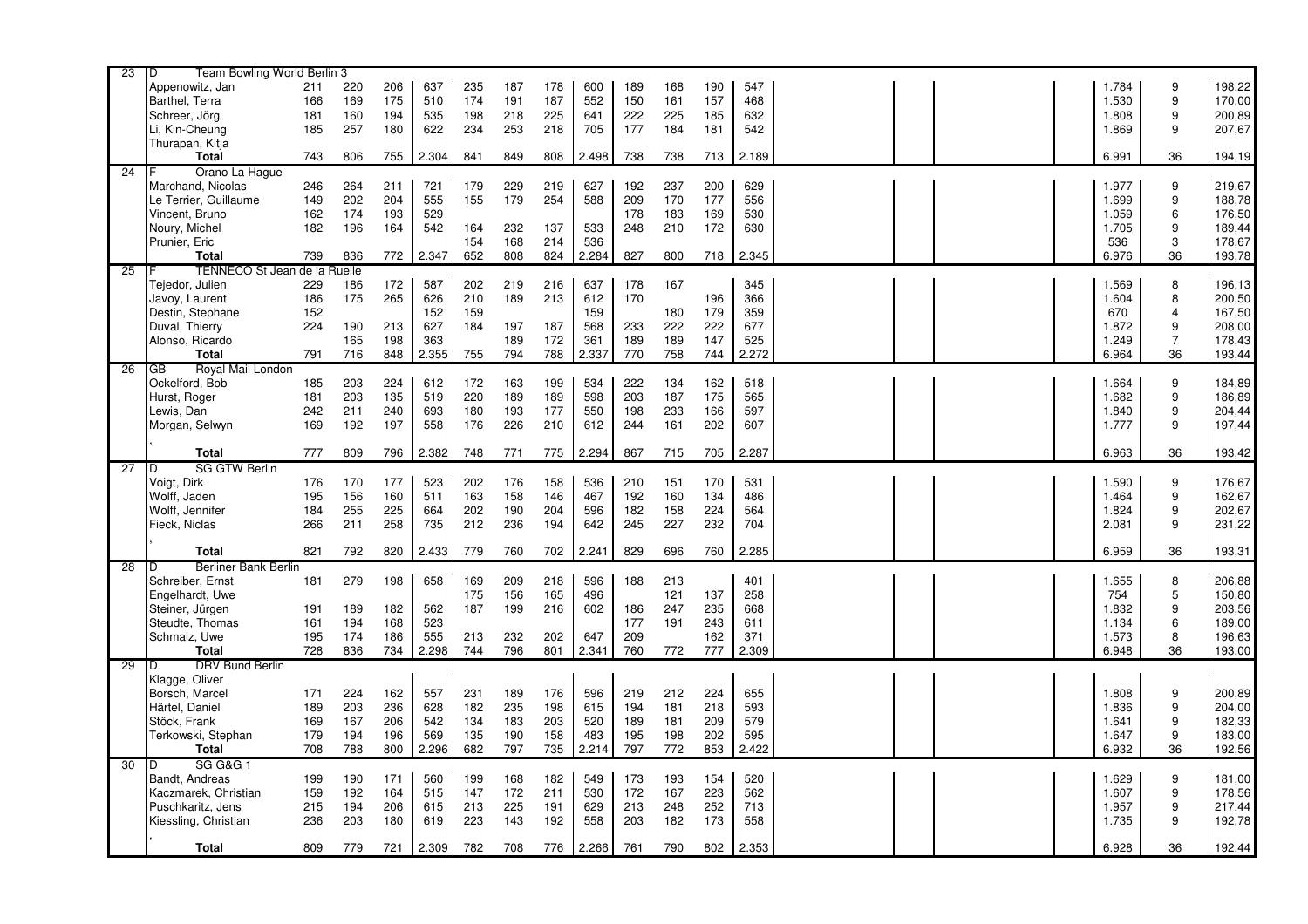| 31 | GВ<br>RAF Veterans Lightning     |     |            |     |       |     |            |     |            |     |     |     |            |  |  |       |                  |        |
|----|----------------------------------|-----|------------|-----|-------|-----|------------|-----|------------|-----|-----|-----|------------|--|--|-------|------------------|--------|
|    | Fisher, Mick                     | 227 | 193        | 211 | 631   | 203 | 214        | 135 | 552        | 237 | 193 | 177 | 607        |  |  | 1.790 | 9                | 198,89 |
|    | North, Dave                      | 183 | 201        | 181 | 565   | 227 | 190        | 181 | 598        | 224 | 156 | 191 | 571        |  |  | 1.734 | 9                | 192,67 |
|    | Broom. Eddie                     | 181 | 159        | 166 | 506   | 189 | 166        | 174 | 529        | 169 | 199 | 169 | 537        |  |  | 1.572 | 9                | 174,67 |
|    | Crompton, Pete                   | 234 | 171        | 266 | 671   | 137 | 163        | 184 | 484        | 201 | 185 | 226 | 612        |  |  | 1.767 | 9                | 196,33 |
|    |                                  |     |            |     |       |     |            |     |            |     |     |     |            |  |  |       |                  |        |
|    | <b>Total</b>                     | 825 | 724        | 824 | 2.373 | 756 | 733        | 674 | 2.163      | 831 | 733 | 763 | 2.327      |  |  | 6.863 | 36               | 190,64 |
| 32 | ADC Krone Berlin<br>D            |     |            |     |       |     |            |     |            |     |     |     |            |  |  |       |                  |        |
|    | Würtz, René                      | 138 | 212        | 149 | 499   | 157 | 232        | 212 | 601        | 236 | 234 | 263 | 733        |  |  | 1.833 | 9                | 203,67 |
|    | Tzschabran, Sven                 | 151 | 156        | 155 | 462   | 191 | 213        | 143 | 547        | 182 | 184 | 210 | 576        |  |  | 1.585 | 9                | 176,11 |
|    | Küttel, Michael                  | 189 | 208        | 206 | 603   | 189 | 173        | 181 | 543        | 143 | 160 | 189 | 492        |  |  | 1.638 | 9                | 182,00 |
|    | Eckert, Thomas                   | 175 | 191        | 163 | 529   | 207 | 229        | 213 | 649        | 226 | 186 | 192 | 604        |  |  | 1.782 | 9                | 198,00 |
|    | Gohlke, Stefan                   |     |            |     |       |     |            |     |            |     |     |     |            |  |  |       |                  |        |
|    | <b>Total</b>                     | 653 | 767        | 673 | 2.093 | 744 | 847        | 749 | 2.340      | 787 | 764 | 854 | 2.405      |  |  | 6.838 | 36               | 189,94 |
| 33 | <b>ASC BNP Paribas Paris</b>     |     |            |     |       |     |            |     |            |     |     |     |            |  |  |       |                  |        |
|    | Daramsy, Nazir Eric              | 252 | 157        | 189 | 598   | 180 | 168        | 169 | 517        | 183 | 184 | 199 | 566        |  |  | 1.681 | 9                | 186,78 |
|    | Daramsy, Damian                  | 209 | 209        | 212 | 630   | 180 | 136        |     | 316        |     |     |     |            |  |  | 946   | 5                | 189,20 |
|    | Reners, Bruno                    | 185 | 158        | 182 | 525   | 201 | 175        | 203 | 579        | 135 | 181 | 213 | 529        |  |  | 1.633 | 9                | 181,44 |
|    | Guenzî, Julien                   | 231 | 172        | 223 | 626   | 178 | 157        | 204 | 539        | 213 | 176 | 215 | 604        |  |  | 1.769 | 9                | 196,56 |
|    | Somodevilla, Ricardo             |     |            |     |       |     |            | 182 | 182        | 210 | 169 | 209 | 588        |  |  | 770   | 4                | 192,50 |
|    | <b>Total</b>                     | 877 | 696        | 806 | 2.379 | 739 | 636        | 758 | 2.133      | 741 | 710 | 836 | 2.287      |  |  | 6.799 | 36               | 188,86 |
| 34 | <b>TKD Quelle Berlin 2</b><br>D  |     |            |     |       |     |            |     |            |     |     |     |            |  |  |       |                  |        |
|    | Mehrow. Uwe                      | 201 | 197        | 179 | 577   | 144 | 217        | 155 | 516        | 232 | 203 | 211 | 646        |  |  | 1.739 | 9                | 193,22 |
|    | Hildebrand, Peter                | 193 | 169        | 208 | 570   | 224 | 226        | 190 | 640        | 182 | 185 | 164 | 531        |  |  | 1.741 | 9                | 193,44 |
|    | Rozek, Helmut                    | 227 | 191        | 213 | 631   | 165 | 182        | 184 | 531        | 183 | 192 | 168 | 543        |  |  | 1.705 | 9                | 189,44 |
|    | Rietz, Jürgen                    | 141 | 201        | 161 | 503   | 215 | 185        | 171 | 571        | 144 | 186 | 183 | 513        |  |  | 1.587 | 9                | 176,33 |
|    | Bliesner, Christian              |     |            |     |       |     |            |     |            |     |     |     |            |  |  |       |                  |        |
|    | <b>Total</b>                     | 762 | 758        | 761 | 2.281 | 748 | 810        | 700 | 2.258      | 741 | 766 | 726 | 2.233      |  |  | 6.772 | 36               | 188,11 |
| 35 | <b>WB Allianz Berlin</b><br>D    |     |            |     |       |     |            |     |            |     |     |     |            |  |  |       |                  |        |
|    | Rietz, Jennifer                  | 175 | 164        | 144 | 483   | 160 |            |     | 160        | 152 | 192 | 174 | 518        |  |  | 1.161 | $\overline{7}$   | 165,86 |
|    | Götsch, Uwe                      | 184 | 192        | 178 | 554   | 152 | 168        | 172 | 492        |     |     |     |            |  |  | 1.046 | 6                | 174,33 |
|    | Kreßin, Sven                     | 192 | 207        | 214 | 613   | 192 | 208        | 165 | 565        | 184 | 245 | 180 | 609        |  |  | 1.787 | 9                | 198,56 |
|    | Bull, Jeffrey                    | 211 | 225        | 178 | 614   | 205 | 160        | 244 | 609        | 192 | 232 | 200 | 624        |  |  | 1.847 | 9                | 205,22 |
|    | Körber, Martin                   |     |            |     |       |     | 157        | 190 | 347        | 199 | 166 | 208 | 573        |  |  | 920   | 5                | 184,00 |
|    | <b>Total</b>                     | 762 | 788        | 714 | 2.264 | 709 | 693        | 771 | 2.173      | 727 | 835 | 762 | 2.324      |  |  | 6.761 | 36               | 187,81 |
| 36 | Hauteville sports 2 Geneve<br>CН |     |            |     |       |     |            |     |            |     |     |     |            |  |  |       |                  |        |
|    | Morales Serrano, Eduardo         | 220 | 209        | 236 | 665   | 182 | 222        | 159 | 563        | 178 | 197 | 154 | 529        |  |  | 1.757 | 9                | 195,22 |
|    | Chappuis, Bernard                |     |            |     |       | 142 | 203        | 156 | 501        |     |     |     |            |  |  | 501   | 3                | 167,00 |
|    | Vergère, Pascal                  | 214 | 234        | 216 | 664   | 178 | 193        | 158 | 529        | 224 | 222 | 199 | 645        |  |  | 1.838 | 9                | 204,22 |
|    | Pellein, Stephane                | 190 | 159        | 170 | 519   | 173 | 201        | 210 | 584        | 176 | 201 | 179 | 556        |  |  | 1.659 | 9                | 184,33 |
|    | Vergère, Patricia                | 156 | 146        | 163 | 465   |     |            |     |            | 157 | 161 | 188 | 506        |  |  | 971   | 6                | 161,83 |
|    | <b>Total</b>                     | 780 | 748        | 785 | 2.313 | 675 | 819        | 683 | 2.177      | 735 | 781 | 720 | 2.236      |  |  | 6.726 | 36               | 186,83 |
| 37 | A1 Telekom Austria<br>A          |     |            |     |       |     |            |     |            |     |     |     |            |  |  |       |                  |        |
|    | Pittesser, Georg                 | 146 |            | 203 | 489   | 169 |            |     | 500        | 169 | 215 | 176 | 560        |  |  | 1.549 | 9                | 172,11 |
|    |                                  | 182 | 140        |     | 512   |     | 176        | 155 |            |     |     | 182 |            |  |  | 1.663 | $\boldsymbol{9}$ |        |
|    | Angeloff, Michaela               | 205 | 181<br>213 | 149 | 570   | 212 | 184<br>144 | 157 | 553<br>475 | 226 | 190 |     | 598<br>497 |  |  |       | 9                | 184,78 |
|    | Pittesser, Andi                  |     |            | 152 |       | 165 |            | 166 |            | 157 | 160 | 180 |            |  |  | 1.542 |                  | 171,33 |
|    | Rauscher, Michael                | 258 | 194        | 184 | 636   | 149 | 191        | 196 | 536        | 234 | 267 | 267 | 768        |  |  | 1.940 | 9                | 215,56 |
|    | Serloth, Karl<br><b>Total</b>    | 791 | 728        | 688 | 2.207 | 695 | 695        | 674 | 2.064      | 786 | 832 | 805 | 2.423      |  |  | 6.694 | 36               | 185,94 |
| 38 | <b>RAF Veterans Harrier</b>      |     |            |     |       |     |            |     |            |     |     |     |            |  |  |       |                  |        |
|    | GB                               |     |            |     |       |     |            |     |            |     |     |     |            |  |  |       |                  |        |
|    | Maddock, Paul                    | 179 | 225        | 167 | 571   | 192 | 204        | 177 | 573        | 217 | 208 | 186 | 611        |  |  | 1.755 | 9                | 195,00 |
|    | Yeomans, Andy                    | 132 | 224        | 164 | 520   | 259 | 185        | 168 | 612        | 187 | 193 | 243 | 623        |  |  | 1.755 | 9                | 195,00 |
|    | Middleton, Al                    | 174 | 168        | 153 | 495   | 212 | 169        | 241 | 622        | 138 | 183 | 191 | 512        |  |  | 1.629 | 9                | 181,00 |
|    | Marks, Brian                     | 148 | 172        | 141 | 461   | 168 | 169        | 187 | 524        | 167 | 202 | 184 | 553        |  |  | 1.538 | 9                | 170,89 |
|    | <b>Total</b>                     |     |            |     |       |     |            |     |            |     |     |     | 2.299      |  |  |       | 36               |        |
|    |                                  | 633 | 789        | 625 | 2.047 | 831 | 727        | 773 | 2.331      | 709 | 786 | 804 |            |  |  | 6.677 |                  | 185,47 |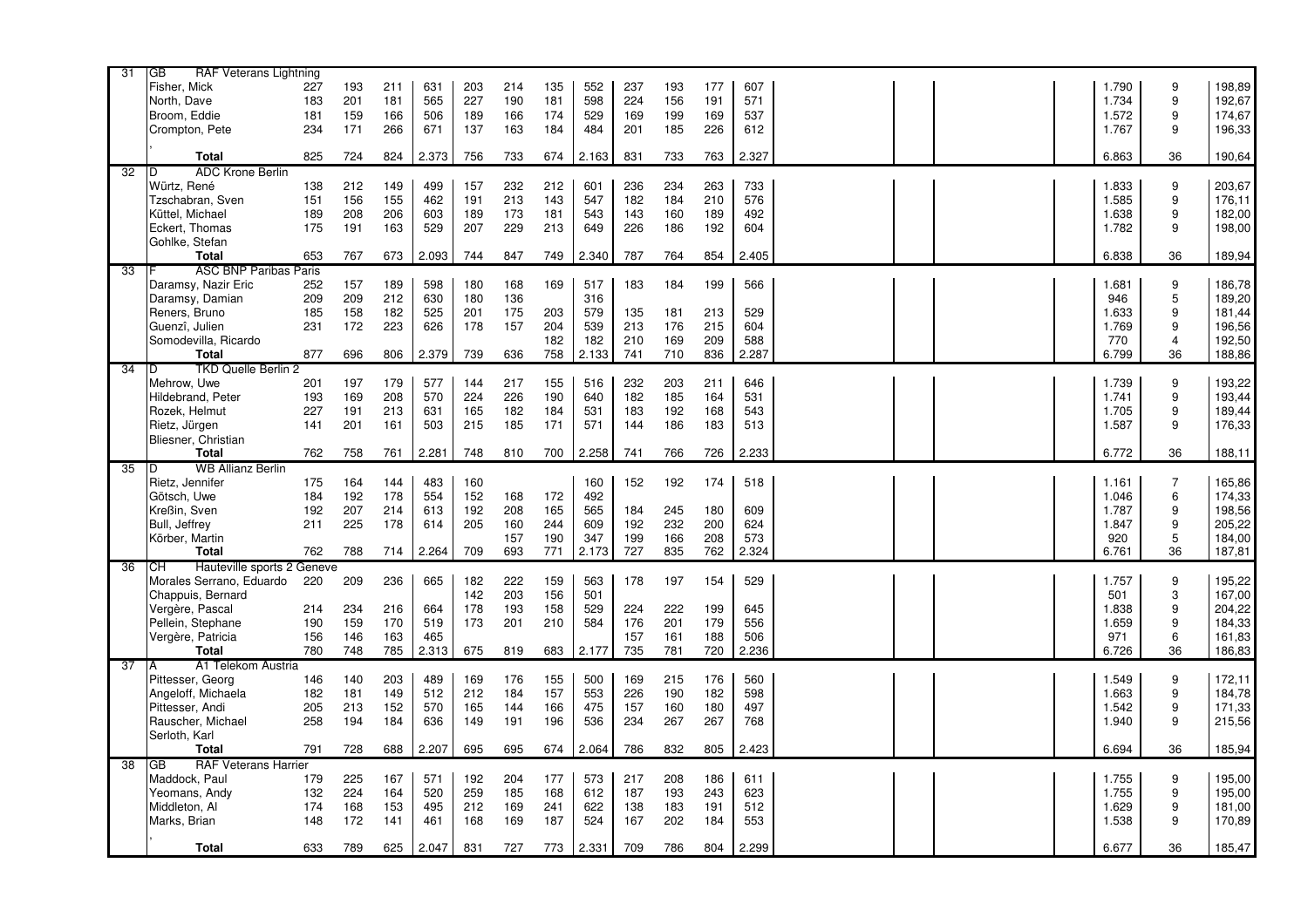| Hahn, Uwe<br>213<br>191<br>183<br>567<br>1.138<br>6<br>181<br>177<br>571<br>193<br>555<br>195<br>204<br>9<br>183<br>178<br>194<br>136<br>173<br>171<br>480<br>139<br>538<br>1.573<br>174,78<br>Neubüser, Katja<br>9<br>180,78<br>Neubüser, Kerstin<br>161<br>245<br>593<br>156<br>160<br>197<br>513<br>190<br>170<br>521<br>172<br>176<br>1.627<br>203<br>175<br>176<br>187<br>495<br>9<br>179,78<br>Sommer, Detlef<br>185<br>200<br>588<br>184<br>535<br>138<br>170<br>1.618<br>194<br>217<br>3<br>219,00<br>Wilczynski, Dieter<br>246<br>657<br>657<br>183,69<br><b>Total</b><br>807<br>2.227<br>756<br>703<br>734<br>2.193<br>642<br>732<br>819<br>2.193<br>6.613<br>36<br>705<br>715<br>Erste Digital GmbH 1 Wien<br>40<br>A<br>206,56<br>Bachinger, Leo<br>596<br>257<br>191<br>192<br>640<br>200<br>211<br>212<br>623<br>1.859<br>206<br>201<br>189<br>9<br>572<br>9<br>169,78<br>Rohringer, Markus<br>181<br>211<br>180<br>173<br>133<br>161<br>467<br>167<br>154<br>168<br>489<br>1.528<br>9<br>Mayer, Harald<br>200<br>190<br>503<br>191<br>176<br>161<br>528<br>157<br>223<br>225<br>605<br>1.636<br>181,78<br>113<br>6<br>223<br>200<br>177<br>177<br>191<br>188,50<br>Bahlek, Martin<br>600<br>163<br>531<br>1.131<br>3<br>151,67<br>Mayer, Angelika<br>198<br>126<br>455<br>455<br>131<br>731<br><b>Total</b><br>810<br>659<br>2.271<br>784<br>677<br>705<br>2.166<br>655<br>786<br>2.172<br>6.609<br>36<br>183,58<br>802<br>FA Tempelhof 2 Berlin<br>41<br>ID<br>189,67<br>Kramm, Johannes<br>170<br>175<br>185<br>530<br>190<br>209<br>172<br>571<br>233<br>169<br>204<br>606<br>1.707<br>9<br>172<br>524<br>6<br>173,50<br>Husner, Michael<br>157<br>162<br>198<br>517<br>181<br>171<br>1.041<br>537<br>9<br>Schönfeld, Daniel<br>159<br>175<br>204<br>538<br>174<br>167<br>170<br>511<br>208<br>188<br>141<br>1.586<br>176,22<br>9<br>183,89<br>209<br>173<br>211<br>533<br>Harder, Sebastian<br>181<br>193<br>583<br>175<br>191<br>539<br>154<br>168<br>1.655<br>200<br>169<br>223<br>592<br>592<br>3<br>197,33<br>Manthey, Manuela<br>667<br>796<br>2.168<br>739<br>718<br>756<br>2.213<br>776<br>728<br>2.200<br>6.581<br>36<br>182,81<br><b>Total</b><br>705<br>696<br><b>APROTEC Geneve</b><br>42<br>IСH<br>145<br>Da Silva, Mario<br>208<br>179<br>578<br>179<br>193<br>192<br>564<br>211<br>213<br>569<br>1.711<br>9<br>190.11<br>191<br>152<br>561<br>171<br>495<br>9<br>166,22<br>Mancuso, Angelo<br>163<br>125<br>440<br>176<br>190<br>195<br>129<br>195<br>1.496<br>9<br>178,56<br>Roagna, Gilles-Eric<br>171<br>176<br>178<br>525<br>167<br>170<br>225<br>562<br>182<br>163<br>175<br>520<br>1.607<br>233<br>Manco, Daniele<br>154<br>168<br>201<br>523<br>223<br>193<br>649<br>183<br>170<br>163<br>516<br>1.688<br>9<br>187,56<br>845<br>654<br>2.100<br>6.502<br>36<br><b>Total</b><br>679<br>704<br>683<br>2.066<br>745<br>2.336<br>705<br>180,61<br>746<br>741<br><b>SAFT Poitiers</b><br>43<br>552<br>183<br>492<br>189<br>134<br>517<br>Brey, Jean Louis<br>165<br>190<br>197<br>151<br>158<br>194<br>1.561<br>9<br>195,44<br>226<br>192<br>158<br>576<br>236<br>226<br>175<br>637<br>189<br>166<br>191<br>546<br>1.759<br>9<br>Chartier-Garcia, Yannick<br>170<br>147<br>1.542<br>9<br>171,33<br>Drault, Dominique<br>191<br>156<br>165<br>512<br>183<br>166<br>519<br>201<br>511<br>163<br>175<br>136<br>9<br>Perton, Michel<br>167<br>199<br>172<br>538<br>152<br>190<br>517<br>187<br>216<br>539<br>1.594<br>177,11<br>2.178<br>722<br>2.165<br>733<br>772<br>608<br>2.113<br>6.456<br>36<br>179,33<br><b>Total</b><br>749<br>737<br>692<br>754<br>689<br>ThyssenKrupp Stahl Duisburg<br>44<br>ID<br>Batti, Karina<br>546<br>160<br>159<br>499<br>200<br>215<br>203<br>184,78<br>191<br>199<br>156<br>180<br>618<br>1.663<br>9<br>149,25<br>Beuer, Kurt<br>170<br>158<br>461<br>136<br>136<br>597<br>$\overline{4}$<br>133<br>252<br>195<br>164<br>179<br>162<br>9<br>190,11<br>Potzner, Manfred<br>194<br>182<br>628<br>183<br>542<br>200<br>541<br>1.711<br>9<br>199,33<br>Lianos, Alexander<br>145<br>256<br>177<br>578<br>209<br>194<br>211<br>614<br>259<br>186<br>157<br>602<br>1.794<br>155<br>412<br>5<br>136,40<br>Ribitzki, Andreas<br>155<br>115<br>270<br>135<br>122<br>682<br>668<br>723<br>677<br>2.173<br><b>Total</b><br>758<br>782<br>673<br>2.213<br>720<br>673<br>2.061<br>773<br>6.447<br>36<br>179,08<br>Grzeschik & Müller 2 Berlin<br>45<br>ID<br>248<br>223<br>1.843<br>204,78<br>Leppelt, Roxana<br>199<br>191<br>638<br>194<br>195<br>202<br>591<br>180<br>211<br>614<br>9<br>9<br>Dittmann, Alfred<br>213<br>532<br>137<br>138<br>465<br>154<br>149<br>493<br>1.490<br>165,56<br>163<br>156<br>190<br>190<br>Ruschpler, Oliver<br>150<br>175<br>496<br>176<br>135<br>484<br>980<br>6<br>163,33<br>171<br>173<br>233<br>187<br>609<br>230<br>135<br>579<br>9<br>184,11<br>Schumann, Andreas<br>180<br>147<br>142<br>469<br>189<br>214<br>1.657<br>151<br>473<br>3<br>157,67<br>Bley, Martin<br>157<br>165<br>473<br>741<br>658<br>2.159<br>6.443<br>36<br>178,97<br><b>Total</b><br>692<br>2.135<br>696<br>701<br>752<br>2.149<br>760<br>726<br>717<br>Team Bowlingcenter MV Berlin<br>46<br>ID<br>189,89<br>Wiese, Marcel<br>223<br>177<br>581<br>204<br>194<br>181<br>579<br>170<br>194<br>185<br>549<br>1.709<br>9<br>181<br>9<br>Burzynski, Stefan<br>170<br>151<br>169<br>490<br>171<br>126<br>161<br>458<br>168<br>161<br>142<br>471<br>1.419<br>157,67<br>222<br>254<br>6<br>225,50<br>Wittig, Roman<br>200<br>238<br>213<br>226<br>702<br>1.353<br>651<br>162<br>6<br>161,83<br>Woche, Manfred<br>180<br>162<br>504<br>152<br>168<br>467<br>971<br>147<br>193<br>200<br>139<br>415<br>6<br>163,50<br>Spremberg, Oliver<br>173<br>566<br>132<br>144<br>981<br>720<br>721<br>178,69<br><b>Total</b><br>713<br>792<br>721<br>2.226<br>688<br>662<br>2.070<br>696<br>720<br>2.137<br>6.433<br>36 | 39 | <b>SG G&amp;G 2</b><br>D |  |  |  |  |  |  |  |  |        |
|------------------------------------------------------------------------------------------------------------------------------------------------------------------------------------------------------------------------------------------------------------------------------------------------------------------------------------------------------------------------------------------------------------------------------------------------------------------------------------------------------------------------------------------------------------------------------------------------------------------------------------------------------------------------------------------------------------------------------------------------------------------------------------------------------------------------------------------------------------------------------------------------------------------------------------------------------------------------------------------------------------------------------------------------------------------------------------------------------------------------------------------------------------------------------------------------------------------------------------------------------------------------------------------------------------------------------------------------------------------------------------------------------------------------------------------------------------------------------------------------------------------------------------------------------------------------------------------------------------------------------------------------------------------------------------------------------------------------------------------------------------------------------------------------------------------------------------------------------------------------------------------------------------------------------------------------------------------------------------------------------------------------------------------------------------------------------------------------------------------------------------------------------------------------------------------------------------------------------------------------------------------------------------------------------------------------------------------------------------------------------------------------------------------------------------------------------------------------------------------------------------------------------------------------------------------------------------------------------------------------------------------------------------------------------------------------------------------------------------------------------------------------------------------------------------------------------------------------------------------------------------------------------------------------------------------------------------------------------------------------------------------------------------------------------------------------------------------------------------------------------------------------------------------------------------------------------------------------------------------------------------------------------------------------------------------------------------------------------------------------------------------------------------------------------------------------------------------------------------------------------------------------------------------------------------------------------------------------------------------------------------------------------------------------------------------------------------------------------------------------------------------------------------------------------------------------------------------------------------------------------------------------------------------------------------------------------------------------------------------------------------------------------------------------------------------------------------------------------------------------------------------------------------------------------------------------------------------------------------------------------------------------------------------------------------------------------------------------------------------------------------------------------------------------------------------------------------------------------------------------------------------------------------------------------------------------------------------------------------------------------------------------------------------------------------------------------------------------------------------------------------------------------------------------------------------------------------------------------------------------------------------------------------------------------------------------------------------------------------------------------------------------------------------------------------------------------------------------------------------------------------------------------------------------------------------------------------------------------------------------------------------------------------------------------------------------------------------------------------------------------------------------------------------------------------------------------------------------------------------------------------------------------------------------------------------------------------------------------------------------------------------------------------------------------------------------------------------------------------------------------------------------------------------------------------------------------------------------------------------------|----|--------------------------|--|--|--|--|--|--|--|--|--------|
|                                                                                                                                                                                                                                                                                                                                                                                                                                                                                                                                                                                                                                                                                                                                                                                                                                                                                                                                                                                                                                                                                                                                                                                                                                                                                                                                                                                                                                                                                                                                                                                                                                                                                                                                                                                                                                                                                                                                                                                                                                                                                                                                                                                                                                                                                                                                                                                                                                                                                                                                                                                                                                                                                                                                                                                                                                                                                                                                                                                                                                                                                                                                                                                                                                                                                                                                                                                                                                                                                                                                                                                                                                                                                                                                                                                                                                                                                                                                                                                                                                                                                                                                                                                                                                                                                                                                                                                                                                                                                                                                                                                                                                                                                                                                                                                                                                                                                                                                                                                                                                                                                                                                                                                                                                                                                                                                                                                                                                                                                                                                                                                                                                                                                                                                                                                                                                                                        |    |                          |  |  |  |  |  |  |  |  | 189,67 |
| 173,44                                                                                                                                                                                                                                                                                                                                                                                                                                                                                                                                                                                                                                                                                                                                                                                                                                                                                                                                                                                                                                                                                                                                                                                                                                                                                                                                                                                                                                                                                                                                                                                                                                                                                                                                                                                                                                                                                                                                                                                                                                                                                                                                                                                                                                                                                                                                                                                                                                                                                                                                                                                                                                                                                                                                                                                                                                                                                                                                                                                                                                                                                                                                                                                                                                                                                                                                                                                                                                                                                                                                                                                                                                                                                                                                                                                                                                                                                                                                                                                                                                                                                                                                                                                                                                                                                                                                                                                                                                                                                                                                                                                                                                                                                                                                                                                                                                                                                                                                                                                                                                                                                                                                                                                                                                                                                                                                                                                                                                                                                                                                                                                                                                                                                                                                                                                                                                                                 |    |                          |  |  |  |  |  |  |  |  |        |
|                                                                                                                                                                                                                                                                                                                                                                                                                                                                                                                                                                                                                                                                                                                                                                                                                                                                                                                                                                                                                                                                                                                                                                                                                                                                                                                                                                                                                                                                                                                                                                                                                                                                                                                                                                                                                                                                                                                                                                                                                                                                                                                                                                                                                                                                                                                                                                                                                                                                                                                                                                                                                                                                                                                                                                                                                                                                                                                                                                                                                                                                                                                                                                                                                                                                                                                                                                                                                                                                                                                                                                                                                                                                                                                                                                                                                                                                                                                                                                                                                                                                                                                                                                                                                                                                                                                                                                                                                                                                                                                                                                                                                                                                                                                                                                                                                                                                                                                                                                                                                                                                                                                                                                                                                                                                                                                                                                                                                                                                                                                                                                                                                                                                                                                                                                                                                                                                        |    |                          |  |  |  |  |  |  |  |  |        |
|                                                                                                                                                                                                                                                                                                                                                                                                                                                                                                                                                                                                                                                                                                                                                                                                                                                                                                                                                                                                                                                                                                                                                                                                                                                                                                                                                                                                                                                                                                                                                                                                                                                                                                                                                                                                                                                                                                                                                                                                                                                                                                                                                                                                                                                                                                                                                                                                                                                                                                                                                                                                                                                                                                                                                                                                                                                                                                                                                                                                                                                                                                                                                                                                                                                                                                                                                                                                                                                                                                                                                                                                                                                                                                                                                                                                                                                                                                                                                                                                                                                                                                                                                                                                                                                                                                                                                                                                                                                                                                                                                                                                                                                                                                                                                                                                                                                                                                                                                                                                                                                                                                                                                                                                                                                                                                                                                                                                                                                                                                                                                                                                                                                                                                                                                                                                                                                                        |    |                          |  |  |  |  |  |  |  |  |        |
|                                                                                                                                                                                                                                                                                                                                                                                                                                                                                                                                                                                                                                                                                                                                                                                                                                                                                                                                                                                                                                                                                                                                                                                                                                                                                                                                                                                                                                                                                                                                                                                                                                                                                                                                                                                                                                                                                                                                                                                                                                                                                                                                                                                                                                                                                                                                                                                                                                                                                                                                                                                                                                                                                                                                                                                                                                                                                                                                                                                                                                                                                                                                                                                                                                                                                                                                                                                                                                                                                                                                                                                                                                                                                                                                                                                                                                                                                                                                                                                                                                                                                                                                                                                                                                                                                                                                                                                                                                                                                                                                                                                                                                                                                                                                                                                                                                                                                                                                                                                                                                                                                                                                                                                                                                                                                                                                                                                                                                                                                                                                                                                                                                                                                                                                                                                                                                                                        |    |                          |  |  |  |  |  |  |  |  |        |
|                                                                                                                                                                                                                                                                                                                                                                                                                                                                                                                                                                                                                                                                                                                                                                                                                                                                                                                                                                                                                                                                                                                                                                                                                                                                                                                                                                                                                                                                                                                                                                                                                                                                                                                                                                                                                                                                                                                                                                                                                                                                                                                                                                                                                                                                                                                                                                                                                                                                                                                                                                                                                                                                                                                                                                                                                                                                                                                                                                                                                                                                                                                                                                                                                                                                                                                                                                                                                                                                                                                                                                                                                                                                                                                                                                                                                                                                                                                                                                                                                                                                                                                                                                                                                                                                                                                                                                                                                                                                                                                                                                                                                                                                                                                                                                                                                                                                                                                                                                                                                                                                                                                                                                                                                                                                                                                                                                                                                                                                                                                                                                                                                                                                                                                                                                                                                                                                        |    |                          |  |  |  |  |  |  |  |  |        |
|                                                                                                                                                                                                                                                                                                                                                                                                                                                                                                                                                                                                                                                                                                                                                                                                                                                                                                                                                                                                                                                                                                                                                                                                                                                                                                                                                                                                                                                                                                                                                                                                                                                                                                                                                                                                                                                                                                                                                                                                                                                                                                                                                                                                                                                                                                                                                                                                                                                                                                                                                                                                                                                                                                                                                                                                                                                                                                                                                                                                                                                                                                                                                                                                                                                                                                                                                                                                                                                                                                                                                                                                                                                                                                                                                                                                                                                                                                                                                                                                                                                                                                                                                                                                                                                                                                                                                                                                                                                                                                                                                                                                                                                                                                                                                                                                                                                                                                                                                                                                                                                                                                                                                                                                                                                                                                                                                                                                                                                                                                                                                                                                                                                                                                                                                                                                                                                                        |    |                          |  |  |  |  |  |  |  |  |        |
|                                                                                                                                                                                                                                                                                                                                                                                                                                                                                                                                                                                                                                                                                                                                                                                                                                                                                                                                                                                                                                                                                                                                                                                                                                                                                                                                                                                                                                                                                                                                                                                                                                                                                                                                                                                                                                                                                                                                                                                                                                                                                                                                                                                                                                                                                                                                                                                                                                                                                                                                                                                                                                                                                                                                                                                                                                                                                                                                                                                                                                                                                                                                                                                                                                                                                                                                                                                                                                                                                                                                                                                                                                                                                                                                                                                                                                                                                                                                                                                                                                                                                                                                                                                                                                                                                                                                                                                                                                                                                                                                                                                                                                                                                                                                                                                                                                                                                                                                                                                                                                                                                                                                                                                                                                                                                                                                                                                                                                                                                                                                                                                                                                                                                                                                                                                                                                                                        |    |                          |  |  |  |  |  |  |  |  |        |
|                                                                                                                                                                                                                                                                                                                                                                                                                                                                                                                                                                                                                                                                                                                                                                                                                                                                                                                                                                                                                                                                                                                                                                                                                                                                                                                                                                                                                                                                                                                                                                                                                                                                                                                                                                                                                                                                                                                                                                                                                                                                                                                                                                                                                                                                                                                                                                                                                                                                                                                                                                                                                                                                                                                                                                                                                                                                                                                                                                                                                                                                                                                                                                                                                                                                                                                                                                                                                                                                                                                                                                                                                                                                                                                                                                                                                                                                                                                                                                                                                                                                                                                                                                                                                                                                                                                                                                                                                                                                                                                                                                                                                                                                                                                                                                                                                                                                                                                                                                                                                                                                                                                                                                                                                                                                                                                                                                                                                                                                                                                                                                                                                                                                                                                                                                                                                                                                        |    |                          |  |  |  |  |  |  |  |  |        |
|                                                                                                                                                                                                                                                                                                                                                                                                                                                                                                                                                                                                                                                                                                                                                                                                                                                                                                                                                                                                                                                                                                                                                                                                                                                                                                                                                                                                                                                                                                                                                                                                                                                                                                                                                                                                                                                                                                                                                                                                                                                                                                                                                                                                                                                                                                                                                                                                                                                                                                                                                                                                                                                                                                                                                                                                                                                                                                                                                                                                                                                                                                                                                                                                                                                                                                                                                                                                                                                                                                                                                                                                                                                                                                                                                                                                                                                                                                                                                                                                                                                                                                                                                                                                                                                                                                                                                                                                                                                                                                                                                                                                                                                                                                                                                                                                                                                                                                                                                                                                                                                                                                                                                                                                                                                                                                                                                                                                                                                                                                                                                                                                                                                                                                                                                                                                                                                                        |    |                          |  |  |  |  |  |  |  |  |        |
|                                                                                                                                                                                                                                                                                                                                                                                                                                                                                                                                                                                                                                                                                                                                                                                                                                                                                                                                                                                                                                                                                                                                                                                                                                                                                                                                                                                                                                                                                                                                                                                                                                                                                                                                                                                                                                                                                                                                                                                                                                                                                                                                                                                                                                                                                                                                                                                                                                                                                                                                                                                                                                                                                                                                                                                                                                                                                                                                                                                                                                                                                                                                                                                                                                                                                                                                                                                                                                                                                                                                                                                                                                                                                                                                                                                                                                                                                                                                                                                                                                                                                                                                                                                                                                                                                                                                                                                                                                                                                                                                                                                                                                                                                                                                                                                                                                                                                                                                                                                                                                                                                                                                                                                                                                                                                                                                                                                                                                                                                                                                                                                                                                                                                                                                                                                                                                                                        |    |                          |  |  |  |  |  |  |  |  |        |
|                                                                                                                                                                                                                                                                                                                                                                                                                                                                                                                                                                                                                                                                                                                                                                                                                                                                                                                                                                                                                                                                                                                                                                                                                                                                                                                                                                                                                                                                                                                                                                                                                                                                                                                                                                                                                                                                                                                                                                                                                                                                                                                                                                                                                                                                                                                                                                                                                                                                                                                                                                                                                                                                                                                                                                                                                                                                                                                                                                                                                                                                                                                                                                                                                                                                                                                                                                                                                                                                                                                                                                                                                                                                                                                                                                                                                                                                                                                                                                                                                                                                                                                                                                                                                                                                                                                                                                                                                                                                                                                                                                                                                                                                                                                                                                                                                                                                                                                                                                                                                                                                                                                                                                                                                                                                                                                                                                                                                                                                                                                                                                                                                                                                                                                                                                                                                                                                        |    |                          |  |  |  |  |  |  |  |  |        |
|                                                                                                                                                                                                                                                                                                                                                                                                                                                                                                                                                                                                                                                                                                                                                                                                                                                                                                                                                                                                                                                                                                                                                                                                                                                                                                                                                                                                                                                                                                                                                                                                                                                                                                                                                                                                                                                                                                                                                                                                                                                                                                                                                                                                                                                                                                                                                                                                                                                                                                                                                                                                                                                                                                                                                                                                                                                                                                                                                                                                                                                                                                                                                                                                                                                                                                                                                                                                                                                                                                                                                                                                                                                                                                                                                                                                                                                                                                                                                                                                                                                                                                                                                                                                                                                                                                                                                                                                                                                                                                                                                                                                                                                                                                                                                                                                                                                                                                                                                                                                                                                                                                                                                                                                                                                                                                                                                                                                                                                                                                                                                                                                                                                                                                                                                                                                                                                                        |    |                          |  |  |  |  |  |  |  |  |        |
|                                                                                                                                                                                                                                                                                                                                                                                                                                                                                                                                                                                                                                                                                                                                                                                                                                                                                                                                                                                                                                                                                                                                                                                                                                                                                                                                                                                                                                                                                                                                                                                                                                                                                                                                                                                                                                                                                                                                                                                                                                                                                                                                                                                                                                                                                                                                                                                                                                                                                                                                                                                                                                                                                                                                                                                                                                                                                                                                                                                                                                                                                                                                                                                                                                                                                                                                                                                                                                                                                                                                                                                                                                                                                                                                                                                                                                                                                                                                                                                                                                                                                                                                                                                                                                                                                                                                                                                                                                                                                                                                                                                                                                                                                                                                                                                                                                                                                                                                                                                                                                                                                                                                                                                                                                                                                                                                                                                                                                                                                                                                                                                                                                                                                                                                                                                                                                                                        |    |                          |  |  |  |  |  |  |  |  |        |
|                                                                                                                                                                                                                                                                                                                                                                                                                                                                                                                                                                                                                                                                                                                                                                                                                                                                                                                                                                                                                                                                                                                                                                                                                                                                                                                                                                                                                                                                                                                                                                                                                                                                                                                                                                                                                                                                                                                                                                                                                                                                                                                                                                                                                                                                                                                                                                                                                                                                                                                                                                                                                                                                                                                                                                                                                                                                                                                                                                                                                                                                                                                                                                                                                                                                                                                                                                                                                                                                                                                                                                                                                                                                                                                                                                                                                                                                                                                                                                                                                                                                                                                                                                                                                                                                                                                                                                                                                                                                                                                                                                                                                                                                                                                                                                                                                                                                                                                                                                                                                                                                                                                                                                                                                                                                                                                                                                                                                                                                                                                                                                                                                                                                                                                                                                                                                                                                        |    |                          |  |  |  |  |  |  |  |  |        |
|                                                                                                                                                                                                                                                                                                                                                                                                                                                                                                                                                                                                                                                                                                                                                                                                                                                                                                                                                                                                                                                                                                                                                                                                                                                                                                                                                                                                                                                                                                                                                                                                                                                                                                                                                                                                                                                                                                                                                                                                                                                                                                                                                                                                                                                                                                                                                                                                                                                                                                                                                                                                                                                                                                                                                                                                                                                                                                                                                                                                                                                                                                                                                                                                                                                                                                                                                                                                                                                                                                                                                                                                                                                                                                                                                                                                                                                                                                                                                                                                                                                                                                                                                                                                                                                                                                                                                                                                                                                                                                                                                                                                                                                                                                                                                                                                                                                                                                                                                                                                                                                                                                                                                                                                                                                                                                                                                                                                                                                                                                                                                                                                                                                                                                                                                                                                                                                                        |    |                          |  |  |  |  |  |  |  |  |        |
|                                                                                                                                                                                                                                                                                                                                                                                                                                                                                                                                                                                                                                                                                                                                                                                                                                                                                                                                                                                                                                                                                                                                                                                                                                                                                                                                                                                                                                                                                                                                                                                                                                                                                                                                                                                                                                                                                                                                                                                                                                                                                                                                                                                                                                                                                                                                                                                                                                                                                                                                                                                                                                                                                                                                                                                                                                                                                                                                                                                                                                                                                                                                                                                                                                                                                                                                                                                                                                                                                                                                                                                                                                                                                                                                                                                                                                                                                                                                                                                                                                                                                                                                                                                                                                                                                                                                                                                                                                                                                                                                                                                                                                                                                                                                                                                                                                                                                                                                                                                                                                                                                                                                                                                                                                                                                                                                                                                                                                                                                                                                                                                                                                                                                                                                                                                                                                                                        |    |                          |  |  |  |  |  |  |  |  |        |
|                                                                                                                                                                                                                                                                                                                                                                                                                                                                                                                                                                                                                                                                                                                                                                                                                                                                                                                                                                                                                                                                                                                                                                                                                                                                                                                                                                                                                                                                                                                                                                                                                                                                                                                                                                                                                                                                                                                                                                                                                                                                                                                                                                                                                                                                                                                                                                                                                                                                                                                                                                                                                                                                                                                                                                                                                                                                                                                                                                                                                                                                                                                                                                                                                                                                                                                                                                                                                                                                                                                                                                                                                                                                                                                                                                                                                                                                                                                                                                                                                                                                                                                                                                                                                                                                                                                                                                                                                                                                                                                                                                                                                                                                                                                                                                                                                                                                                                                                                                                                                                                                                                                                                                                                                                                                                                                                                                                                                                                                                                                                                                                                                                                                                                                                                                                                                                                                        |    |                          |  |  |  |  |  |  |  |  |        |
|                                                                                                                                                                                                                                                                                                                                                                                                                                                                                                                                                                                                                                                                                                                                                                                                                                                                                                                                                                                                                                                                                                                                                                                                                                                                                                                                                                                                                                                                                                                                                                                                                                                                                                                                                                                                                                                                                                                                                                                                                                                                                                                                                                                                                                                                                                                                                                                                                                                                                                                                                                                                                                                                                                                                                                                                                                                                                                                                                                                                                                                                                                                                                                                                                                                                                                                                                                                                                                                                                                                                                                                                                                                                                                                                                                                                                                                                                                                                                                                                                                                                                                                                                                                                                                                                                                                                                                                                                                                                                                                                                                                                                                                                                                                                                                                                                                                                                                                                                                                                                                                                                                                                                                                                                                                                                                                                                                                                                                                                                                                                                                                                                                                                                                                                                                                                                                                                        |    |                          |  |  |  |  |  |  |  |  |        |
|                                                                                                                                                                                                                                                                                                                                                                                                                                                                                                                                                                                                                                                                                                                                                                                                                                                                                                                                                                                                                                                                                                                                                                                                                                                                                                                                                                                                                                                                                                                                                                                                                                                                                                                                                                                                                                                                                                                                                                                                                                                                                                                                                                                                                                                                                                                                                                                                                                                                                                                                                                                                                                                                                                                                                                                                                                                                                                                                                                                                                                                                                                                                                                                                                                                                                                                                                                                                                                                                                                                                                                                                                                                                                                                                                                                                                                                                                                                                                                                                                                                                                                                                                                                                                                                                                                                                                                                                                                                                                                                                                                                                                                                                                                                                                                                                                                                                                                                                                                                                                                                                                                                                                                                                                                                                                                                                                                                                                                                                                                                                                                                                                                                                                                                                                                                                                                                                        |    |                          |  |  |  |  |  |  |  |  |        |
|                                                                                                                                                                                                                                                                                                                                                                                                                                                                                                                                                                                                                                                                                                                                                                                                                                                                                                                                                                                                                                                                                                                                                                                                                                                                                                                                                                                                                                                                                                                                                                                                                                                                                                                                                                                                                                                                                                                                                                                                                                                                                                                                                                                                                                                                                                                                                                                                                                                                                                                                                                                                                                                                                                                                                                                                                                                                                                                                                                                                                                                                                                                                                                                                                                                                                                                                                                                                                                                                                                                                                                                                                                                                                                                                                                                                                                                                                                                                                                                                                                                                                                                                                                                                                                                                                                                                                                                                                                                                                                                                                                                                                                                                                                                                                                                                                                                                                                                                                                                                                                                                                                                                                                                                                                                                                                                                                                                                                                                                                                                                                                                                                                                                                                                                                                                                                                                                        |    |                          |  |  |  |  |  |  |  |  |        |
|                                                                                                                                                                                                                                                                                                                                                                                                                                                                                                                                                                                                                                                                                                                                                                                                                                                                                                                                                                                                                                                                                                                                                                                                                                                                                                                                                                                                                                                                                                                                                                                                                                                                                                                                                                                                                                                                                                                                                                                                                                                                                                                                                                                                                                                                                                                                                                                                                                                                                                                                                                                                                                                                                                                                                                                                                                                                                                                                                                                                                                                                                                                                                                                                                                                                                                                                                                                                                                                                                                                                                                                                                                                                                                                                                                                                                                                                                                                                                                                                                                                                                                                                                                                                                                                                                                                                                                                                                                                                                                                                                                                                                                                                                                                                                                                                                                                                                                                                                                                                                                                                                                                                                                                                                                                                                                                                                                                                                                                                                                                                                                                                                                                                                                                                                                                                                                                                        |    |                          |  |  |  |  |  |  |  |  |        |
|                                                                                                                                                                                                                                                                                                                                                                                                                                                                                                                                                                                                                                                                                                                                                                                                                                                                                                                                                                                                                                                                                                                                                                                                                                                                                                                                                                                                                                                                                                                                                                                                                                                                                                                                                                                                                                                                                                                                                                                                                                                                                                                                                                                                                                                                                                                                                                                                                                                                                                                                                                                                                                                                                                                                                                                                                                                                                                                                                                                                                                                                                                                                                                                                                                                                                                                                                                                                                                                                                                                                                                                                                                                                                                                                                                                                                                                                                                                                                                                                                                                                                                                                                                                                                                                                                                                                                                                                                                                                                                                                                                                                                                                                                                                                                                                                                                                                                                                                                                                                                                                                                                                                                                                                                                                                                                                                                                                                                                                                                                                                                                                                                                                                                                                                                                                                                                                                        |    |                          |  |  |  |  |  |  |  |  |        |
|                                                                                                                                                                                                                                                                                                                                                                                                                                                                                                                                                                                                                                                                                                                                                                                                                                                                                                                                                                                                                                                                                                                                                                                                                                                                                                                                                                                                                                                                                                                                                                                                                                                                                                                                                                                                                                                                                                                                                                                                                                                                                                                                                                                                                                                                                                                                                                                                                                                                                                                                                                                                                                                                                                                                                                                                                                                                                                                                                                                                                                                                                                                                                                                                                                                                                                                                                                                                                                                                                                                                                                                                                                                                                                                                                                                                                                                                                                                                                                                                                                                                                                                                                                                                                                                                                                                                                                                                                                                                                                                                                                                                                                                                                                                                                                                                                                                                                                                                                                                                                                                                                                                                                                                                                                                                                                                                                                                                                                                                                                                                                                                                                                                                                                                                                                                                                                                                        |    |                          |  |  |  |  |  |  |  |  |        |
|                                                                                                                                                                                                                                                                                                                                                                                                                                                                                                                                                                                                                                                                                                                                                                                                                                                                                                                                                                                                                                                                                                                                                                                                                                                                                                                                                                                                                                                                                                                                                                                                                                                                                                                                                                                                                                                                                                                                                                                                                                                                                                                                                                                                                                                                                                                                                                                                                                                                                                                                                                                                                                                                                                                                                                                                                                                                                                                                                                                                                                                                                                                                                                                                                                                                                                                                                                                                                                                                                                                                                                                                                                                                                                                                                                                                                                                                                                                                                                                                                                                                                                                                                                                                                                                                                                                                                                                                                                                                                                                                                                                                                                                                                                                                                                                                                                                                                                                                                                                                                                                                                                                                                                                                                                                                                                                                                                                                                                                                                                                                                                                                                                                                                                                                                                                                                                                                        |    |                          |  |  |  |  |  |  |  |  |        |
|                                                                                                                                                                                                                                                                                                                                                                                                                                                                                                                                                                                                                                                                                                                                                                                                                                                                                                                                                                                                                                                                                                                                                                                                                                                                                                                                                                                                                                                                                                                                                                                                                                                                                                                                                                                                                                                                                                                                                                                                                                                                                                                                                                                                                                                                                                                                                                                                                                                                                                                                                                                                                                                                                                                                                                                                                                                                                                                                                                                                                                                                                                                                                                                                                                                                                                                                                                                                                                                                                                                                                                                                                                                                                                                                                                                                                                                                                                                                                                                                                                                                                                                                                                                                                                                                                                                                                                                                                                                                                                                                                                                                                                                                                                                                                                                                                                                                                                                                                                                                                                                                                                                                                                                                                                                                                                                                                                                                                                                                                                                                                                                                                                                                                                                                                                                                                                                                        |    |                          |  |  |  |  |  |  |  |  |        |
|                                                                                                                                                                                                                                                                                                                                                                                                                                                                                                                                                                                                                                                                                                                                                                                                                                                                                                                                                                                                                                                                                                                                                                                                                                                                                                                                                                                                                                                                                                                                                                                                                                                                                                                                                                                                                                                                                                                                                                                                                                                                                                                                                                                                                                                                                                                                                                                                                                                                                                                                                                                                                                                                                                                                                                                                                                                                                                                                                                                                                                                                                                                                                                                                                                                                                                                                                                                                                                                                                                                                                                                                                                                                                                                                                                                                                                                                                                                                                                                                                                                                                                                                                                                                                                                                                                                                                                                                                                                                                                                                                                                                                                                                                                                                                                                                                                                                                                                                                                                                                                                                                                                                                                                                                                                                                                                                                                                                                                                                                                                                                                                                                                                                                                                                                                                                                                                                        |    |                          |  |  |  |  |  |  |  |  |        |
|                                                                                                                                                                                                                                                                                                                                                                                                                                                                                                                                                                                                                                                                                                                                                                                                                                                                                                                                                                                                                                                                                                                                                                                                                                                                                                                                                                                                                                                                                                                                                                                                                                                                                                                                                                                                                                                                                                                                                                                                                                                                                                                                                                                                                                                                                                                                                                                                                                                                                                                                                                                                                                                                                                                                                                                                                                                                                                                                                                                                                                                                                                                                                                                                                                                                                                                                                                                                                                                                                                                                                                                                                                                                                                                                                                                                                                                                                                                                                                                                                                                                                                                                                                                                                                                                                                                                                                                                                                                                                                                                                                                                                                                                                                                                                                                                                                                                                                                                                                                                                                                                                                                                                                                                                                                                                                                                                                                                                                                                                                                                                                                                                                                                                                                                                                                                                                                                        |    |                          |  |  |  |  |  |  |  |  |        |
|                                                                                                                                                                                                                                                                                                                                                                                                                                                                                                                                                                                                                                                                                                                                                                                                                                                                                                                                                                                                                                                                                                                                                                                                                                                                                                                                                                                                                                                                                                                                                                                                                                                                                                                                                                                                                                                                                                                                                                                                                                                                                                                                                                                                                                                                                                                                                                                                                                                                                                                                                                                                                                                                                                                                                                                                                                                                                                                                                                                                                                                                                                                                                                                                                                                                                                                                                                                                                                                                                                                                                                                                                                                                                                                                                                                                                                                                                                                                                                                                                                                                                                                                                                                                                                                                                                                                                                                                                                                                                                                                                                                                                                                                                                                                                                                                                                                                                                                                                                                                                                                                                                                                                                                                                                                                                                                                                                                                                                                                                                                                                                                                                                                                                                                                                                                                                                                                        |    |                          |  |  |  |  |  |  |  |  |        |
|                                                                                                                                                                                                                                                                                                                                                                                                                                                                                                                                                                                                                                                                                                                                                                                                                                                                                                                                                                                                                                                                                                                                                                                                                                                                                                                                                                                                                                                                                                                                                                                                                                                                                                                                                                                                                                                                                                                                                                                                                                                                                                                                                                                                                                                                                                                                                                                                                                                                                                                                                                                                                                                                                                                                                                                                                                                                                                                                                                                                                                                                                                                                                                                                                                                                                                                                                                                                                                                                                                                                                                                                                                                                                                                                                                                                                                                                                                                                                                                                                                                                                                                                                                                                                                                                                                                                                                                                                                                                                                                                                                                                                                                                                                                                                                                                                                                                                                                                                                                                                                                                                                                                                                                                                                                                                                                                                                                                                                                                                                                                                                                                                                                                                                                                                                                                                                                                        |    |                          |  |  |  |  |  |  |  |  |        |
|                                                                                                                                                                                                                                                                                                                                                                                                                                                                                                                                                                                                                                                                                                                                                                                                                                                                                                                                                                                                                                                                                                                                                                                                                                                                                                                                                                                                                                                                                                                                                                                                                                                                                                                                                                                                                                                                                                                                                                                                                                                                                                                                                                                                                                                                                                                                                                                                                                                                                                                                                                                                                                                                                                                                                                                                                                                                                                                                                                                                                                                                                                                                                                                                                                                                                                                                                                                                                                                                                                                                                                                                                                                                                                                                                                                                                                                                                                                                                                                                                                                                                                                                                                                                                                                                                                                                                                                                                                                                                                                                                                                                                                                                                                                                                                                                                                                                                                                                                                                                                                                                                                                                                                                                                                                                                                                                                                                                                                                                                                                                                                                                                                                                                                                                                                                                                                                                        |    |                          |  |  |  |  |  |  |  |  |        |
|                                                                                                                                                                                                                                                                                                                                                                                                                                                                                                                                                                                                                                                                                                                                                                                                                                                                                                                                                                                                                                                                                                                                                                                                                                                                                                                                                                                                                                                                                                                                                                                                                                                                                                                                                                                                                                                                                                                                                                                                                                                                                                                                                                                                                                                                                                                                                                                                                                                                                                                                                                                                                                                                                                                                                                                                                                                                                                                                                                                                                                                                                                                                                                                                                                                                                                                                                                                                                                                                                                                                                                                                                                                                                                                                                                                                                                                                                                                                                                                                                                                                                                                                                                                                                                                                                                                                                                                                                                                                                                                                                                                                                                                                                                                                                                                                                                                                                                                                                                                                                                                                                                                                                                                                                                                                                                                                                                                                                                                                                                                                                                                                                                                                                                                                                                                                                                                                        |    |                          |  |  |  |  |  |  |  |  |        |
|                                                                                                                                                                                                                                                                                                                                                                                                                                                                                                                                                                                                                                                                                                                                                                                                                                                                                                                                                                                                                                                                                                                                                                                                                                                                                                                                                                                                                                                                                                                                                                                                                                                                                                                                                                                                                                                                                                                                                                                                                                                                                                                                                                                                                                                                                                                                                                                                                                                                                                                                                                                                                                                                                                                                                                                                                                                                                                                                                                                                                                                                                                                                                                                                                                                                                                                                                                                                                                                                                                                                                                                                                                                                                                                                                                                                                                                                                                                                                                                                                                                                                                                                                                                                                                                                                                                                                                                                                                                                                                                                                                                                                                                                                                                                                                                                                                                                                                                                                                                                                                                                                                                                                                                                                                                                                                                                                                                                                                                                                                                                                                                                                                                                                                                                                                                                                                                                        |    |                          |  |  |  |  |  |  |  |  |        |
|                                                                                                                                                                                                                                                                                                                                                                                                                                                                                                                                                                                                                                                                                                                                                                                                                                                                                                                                                                                                                                                                                                                                                                                                                                                                                                                                                                                                                                                                                                                                                                                                                                                                                                                                                                                                                                                                                                                                                                                                                                                                                                                                                                                                                                                                                                                                                                                                                                                                                                                                                                                                                                                                                                                                                                                                                                                                                                                                                                                                                                                                                                                                                                                                                                                                                                                                                                                                                                                                                                                                                                                                                                                                                                                                                                                                                                                                                                                                                                                                                                                                                                                                                                                                                                                                                                                                                                                                                                                                                                                                                                                                                                                                                                                                                                                                                                                                                                                                                                                                                                                                                                                                                                                                                                                                                                                                                                                                                                                                                                                                                                                                                                                                                                                                                                                                                                                                        |    |                          |  |  |  |  |  |  |  |  |        |
|                                                                                                                                                                                                                                                                                                                                                                                                                                                                                                                                                                                                                                                                                                                                                                                                                                                                                                                                                                                                                                                                                                                                                                                                                                                                                                                                                                                                                                                                                                                                                                                                                                                                                                                                                                                                                                                                                                                                                                                                                                                                                                                                                                                                                                                                                                                                                                                                                                                                                                                                                                                                                                                                                                                                                                                                                                                                                                                                                                                                                                                                                                                                                                                                                                                                                                                                                                                                                                                                                                                                                                                                                                                                                                                                                                                                                                                                                                                                                                                                                                                                                                                                                                                                                                                                                                                                                                                                                                                                                                                                                                                                                                                                                                                                                                                                                                                                                                                                                                                                                                                                                                                                                                                                                                                                                                                                                                                                                                                                                                                                                                                                                                                                                                                                                                                                                                                                        |    |                          |  |  |  |  |  |  |  |  |        |
|                                                                                                                                                                                                                                                                                                                                                                                                                                                                                                                                                                                                                                                                                                                                                                                                                                                                                                                                                                                                                                                                                                                                                                                                                                                                                                                                                                                                                                                                                                                                                                                                                                                                                                                                                                                                                                                                                                                                                                                                                                                                                                                                                                                                                                                                                                                                                                                                                                                                                                                                                                                                                                                                                                                                                                                                                                                                                                                                                                                                                                                                                                                                                                                                                                                                                                                                                                                                                                                                                                                                                                                                                                                                                                                                                                                                                                                                                                                                                                                                                                                                                                                                                                                                                                                                                                                                                                                                                                                                                                                                                                                                                                                                                                                                                                                                                                                                                                                                                                                                                                                                                                                                                                                                                                                                                                                                                                                                                                                                                                                                                                                                                                                                                                                                                                                                                                                                        |    |                          |  |  |  |  |  |  |  |  |        |
|                                                                                                                                                                                                                                                                                                                                                                                                                                                                                                                                                                                                                                                                                                                                                                                                                                                                                                                                                                                                                                                                                                                                                                                                                                                                                                                                                                                                                                                                                                                                                                                                                                                                                                                                                                                                                                                                                                                                                                                                                                                                                                                                                                                                                                                                                                                                                                                                                                                                                                                                                                                                                                                                                                                                                                                                                                                                                                                                                                                                                                                                                                                                                                                                                                                                                                                                                                                                                                                                                                                                                                                                                                                                                                                                                                                                                                                                                                                                                                                                                                                                                                                                                                                                                                                                                                                                                                                                                                                                                                                                                                                                                                                                                                                                                                                                                                                                                                                                                                                                                                                                                                                                                                                                                                                                                                                                                                                                                                                                                                                                                                                                                                                                                                                                                                                                                                                                        |    |                          |  |  |  |  |  |  |  |  |        |
|                                                                                                                                                                                                                                                                                                                                                                                                                                                                                                                                                                                                                                                                                                                                                                                                                                                                                                                                                                                                                                                                                                                                                                                                                                                                                                                                                                                                                                                                                                                                                                                                                                                                                                                                                                                                                                                                                                                                                                                                                                                                                                                                                                                                                                                                                                                                                                                                                                                                                                                                                                                                                                                                                                                                                                                                                                                                                                                                                                                                                                                                                                                                                                                                                                                                                                                                                                                                                                                                                                                                                                                                                                                                                                                                                                                                                                                                                                                                                                                                                                                                                                                                                                                                                                                                                                                                                                                                                                                                                                                                                                                                                                                                                                                                                                                                                                                                                                                                                                                                                                                                                                                                                                                                                                                                                                                                                                                                                                                                                                                                                                                                                                                                                                                                                                                                                                                                        |    |                          |  |  |  |  |  |  |  |  |        |
|                                                                                                                                                                                                                                                                                                                                                                                                                                                                                                                                                                                                                                                                                                                                                                                                                                                                                                                                                                                                                                                                                                                                                                                                                                                                                                                                                                                                                                                                                                                                                                                                                                                                                                                                                                                                                                                                                                                                                                                                                                                                                                                                                                                                                                                                                                                                                                                                                                                                                                                                                                                                                                                                                                                                                                                                                                                                                                                                                                                                                                                                                                                                                                                                                                                                                                                                                                                                                                                                                                                                                                                                                                                                                                                                                                                                                                                                                                                                                                                                                                                                                                                                                                                                                                                                                                                                                                                                                                                                                                                                                                                                                                                                                                                                                                                                                                                                                                                                                                                                                                                                                                                                                                                                                                                                                                                                                                                                                                                                                                                                                                                                                                                                                                                                                                                                                                                                        |    |                          |  |  |  |  |  |  |  |  |        |
|                                                                                                                                                                                                                                                                                                                                                                                                                                                                                                                                                                                                                                                                                                                                                                                                                                                                                                                                                                                                                                                                                                                                                                                                                                                                                                                                                                                                                                                                                                                                                                                                                                                                                                                                                                                                                                                                                                                                                                                                                                                                                                                                                                                                                                                                                                                                                                                                                                                                                                                                                                                                                                                                                                                                                                                                                                                                                                                                                                                                                                                                                                                                                                                                                                                                                                                                                                                                                                                                                                                                                                                                                                                                                                                                                                                                                                                                                                                                                                                                                                                                                                                                                                                                                                                                                                                                                                                                                                                                                                                                                                                                                                                                                                                                                                                                                                                                                                                                                                                                                                                                                                                                                                                                                                                                                                                                                                                                                                                                                                                                                                                                                                                                                                                                                                                                                                                                        |    |                          |  |  |  |  |  |  |  |  |        |
|                                                                                                                                                                                                                                                                                                                                                                                                                                                                                                                                                                                                                                                                                                                                                                                                                                                                                                                                                                                                                                                                                                                                                                                                                                                                                                                                                                                                                                                                                                                                                                                                                                                                                                                                                                                                                                                                                                                                                                                                                                                                                                                                                                                                                                                                                                                                                                                                                                                                                                                                                                                                                                                                                                                                                                                                                                                                                                                                                                                                                                                                                                                                                                                                                                                                                                                                                                                                                                                                                                                                                                                                                                                                                                                                                                                                                                                                                                                                                                                                                                                                                                                                                                                                                                                                                                                                                                                                                                                                                                                                                                                                                                                                                                                                                                                                                                                                                                                                                                                                                                                                                                                                                                                                                                                                                                                                                                                                                                                                                                                                                                                                                                                                                                                                                                                                                                                                        |    |                          |  |  |  |  |  |  |  |  |        |
|                                                                                                                                                                                                                                                                                                                                                                                                                                                                                                                                                                                                                                                                                                                                                                                                                                                                                                                                                                                                                                                                                                                                                                                                                                                                                                                                                                                                                                                                                                                                                                                                                                                                                                                                                                                                                                                                                                                                                                                                                                                                                                                                                                                                                                                                                                                                                                                                                                                                                                                                                                                                                                                                                                                                                                                                                                                                                                                                                                                                                                                                                                                                                                                                                                                                                                                                                                                                                                                                                                                                                                                                                                                                                                                                                                                                                                                                                                                                                                                                                                                                                                                                                                                                                                                                                                                                                                                                                                                                                                                                                                                                                                                                                                                                                                                                                                                                                                                                                                                                                                                                                                                                                                                                                                                                                                                                                                                                                                                                                                                                                                                                                                                                                                                                                                                                                                                                        |    |                          |  |  |  |  |  |  |  |  |        |
|                                                                                                                                                                                                                                                                                                                                                                                                                                                                                                                                                                                                                                                                                                                                                                                                                                                                                                                                                                                                                                                                                                                                                                                                                                                                                                                                                                                                                                                                                                                                                                                                                                                                                                                                                                                                                                                                                                                                                                                                                                                                                                                                                                                                                                                                                                                                                                                                                                                                                                                                                                                                                                                                                                                                                                                                                                                                                                                                                                                                                                                                                                                                                                                                                                                                                                                                                                                                                                                                                                                                                                                                                                                                                                                                                                                                                                                                                                                                                                                                                                                                                                                                                                                                                                                                                                                                                                                                                                                                                                                                                                                                                                                                                                                                                                                                                                                                                                                                                                                                                                                                                                                                                                                                                                                                                                                                                                                                                                                                                                                                                                                                                                                                                                                                                                                                                                                                        |    |                          |  |  |  |  |  |  |  |  |        |
|                                                                                                                                                                                                                                                                                                                                                                                                                                                                                                                                                                                                                                                                                                                                                                                                                                                                                                                                                                                                                                                                                                                                                                                                                                                                                                                                                                                                                                                                                                                                                                                                                                                                                                                                                                                                                                                                                                                                                                                                                                                                                                                                                                                                                                                                                                                                                                                                                                                                                                                                                                                                                                                                                                                                                                                                                                                                                                                                                                                                                                                                                                                                                                                                                                                                                                                                                                                                                                                                                                                                                                                                                                                                                                                                                                                                                                                                                                                                                                                                                                                                                                                                                                                                                                                                                                                                                                                                                                                                                                                                                                                                                                                                                                                                                                                                                                                                                                                                                                                                                                                                                                                                                                                                                                                                                                                                                                                                                                                                                                                                                                                                                                                                                                                                                                                                                                                                        |    |                          |  |  |  |  |  |  |  |  |        |
|                                                                                                                                                                                                                                                                                                                                                                                                                                                                                                                                                                                                                                                                                                                                                                                                                                                                                                                                                                                                                                                                                                                                                                                                                                                                                                                                                                                                                                                                                                                                                                                                                                                                                                                                                                                                                                                                                                                                                                                                                                                                                                                                                                                                                                                                                                                                                                                                                                                                                                                                                                                                                                                                                                                                                                                                                                                                                                                                                                                                                                                                                                                                                                                                                                                                                                                                                                                                                                                                                                                                                                                                                                                                                                                                                                                                                                                                                                                                                                                                                                                                                                                                                                                                                                                                                                                                                                                                                                                                                                                                                                                                                                                                                                                                                                                                                                                                                                                                                                                                                                                                                                                                                                                                                                                                                                                                                                                                                                                                                                                                                                                                                                                                                                                                                                                                                                                                        |    |                          |  |  |  |  |  |  |  |  |        |
|                                                                                                                                                                                                                                                                                                                                                                                                                                                                                                                                                                                                                                                                                                                                                                                                                                                                                                                                                                                                                                                                                                                                                                                                                                                                                                                                                                                                                                                                                                                                                                                                                                                                                                                                                                                                                                                                                                                                                                                                                                                                                                                                                                                                                                                                                                                                                                                                                                                                                                                                                                                                                                                                                                                                                                                                                                                                                                                                                                                                                                                                                                                                                                                                                                                                                                                                                                                                                                                                                                                                                                                                                                                                                                                                                                                                                                                                                                                                                                                                                                                                                                                                                                                                                                                                                                                                                                                                                                                                                                                                                                                                                                                                                                                                                                                                                                                                                                                                                                                                                                                                                                                                                                                                                                                                                                                                                                                                                                                                                                                                                                                                                                                                                                                                                                                                                                                                        |    |                          |  |  |  |  |  |  |  |  |        |
|                                                                                                                                                                                                                                                                                                                                                                                                                                                                                                                                                                                                                                                                                                                                                                                                                                                                                                                                                                                                                                                                                                                                                                                                                                                                                                                                                                                                                                                                                                                                                                                                                                                                                                                                                                                                                                                                                                                                                                                                                                                                                                                                                                                                                                                                                                                                                                                                                                                                                                                                                                                                                                                                                                                                                                                                                                                                                                                                                                                                                                                                                                                                                                                                                                                                                                                                                                                                                                                                                                                                                                                                                                                                                                                                                                                                                                                                                                                                                                                                                                                                                                                                                                                                                                                                                                                                                                                                                                                                                                                                                                                                                                                                                                                                                                                                                                                                                                                                                                                                                                                                                                                                                                                                                                                                                                                                                                                                                                                                                                                                                                                                                                                                                                                                                                                                                                                                        |    |                          |  |  |  |  |  |  |  |  |        |
|                                                                                                                                                                                                                                                                                                                                                                                                                                                                                                                                                                                                                                                                                                                                                                                                                                                                                                                                                                                                                                                                                                                                                                                                                                                                                                                                                                                                                                                                                                                                                                                                                                                                                                                                                                                                                                                                                                                                                                                                                                                                                                                                                                                                                                                                                                                                                                                                                                                                                                                                                                                                                                                                                                                                                                                                                                                                                                                                                                                                                                                                                                                                                                                                                                                                                                                                                                                                                                                                                                                                                                                                                                                                                                                                                                                                                                                                                                                                                                                                                                                                                                                                                                                                                                                                                                                                                                                                                                                                                                                                                                                                                                                                                                                                                                                                                                                                                                                                                                                                                                                                                                                                                                                                                                                                                                                                                                                                                                                                                                                                                                                                                                                                                                                                                                                                                                                                        |    |                          |  |  |  |  |  |  |  |  |        |
|                                                                                                                                                                                                                                                                                                                                                                                                                                                                                                                                                                                                                                                                                                                                                                                                                                                                                                                                                                                                                                                                                                                                                                                                                                                                                                                                                                                                                                                                                                                                                                                                                                                                                                                                                                                                                                                                                                                                                                                                                                                                                                                                                                                                                                                                                                                                                                                                                                                                                                                                                                                                                                                                                                                                                                                                                                                                                                                                                                                                                                                                                                                                                                                                                                                                                                                                                                                                                                                                                                                                                                                                                                                                                                                                                                                                                                                                                                                                                                                                                                                                                                                                                                                                                                                                                                                                                                                                                                                                                                                                                                                                                                                                                                                                                                                                                                                                                                                                                                                                                                                                                                                                                                                                                                                                                                                                                                                                                                                                                                                                                                                                                                                                                                                                                                                                                                                                        |    |                          |  |  |  |  |  |  |  |  |        |
|                                                                                                                                                                                                                                                                                                                                                                                                                                                                                                                                                                                                                                                                                                                                                                                                                                                                                                                                                                                                                                                                                                                                                                                                                                                                                                                                                                                                                                                                                                                                                                                                                                                                                                                                                                                                                                                                                                                                                                                                                                                                                                                                                                                                                                                                                                                                                                                                                                                                                                                                                                                                                                                                                                                                                                                                                                                                                                                                                                                                                                                                                                                                                                                                                                                                                                                                                                                                                                                                                                                                                                                                                                                                                                                                                                                                                                                                                                                                                                                                                                                                                                                                                                                                                                                                                                                                                                                                                                                                                                                                                                                                                                                                                                                                                                                                                                                                                                                                                                                                                                                                                                                                                                                                                                                                                                                                                                                                                                                                                                                                                                                                                                                                                                                                                                                                                                                                        |    |                          |  |  |  |  |  |  |  |  |        |
|                                                                                                                                                                                                                                                                                                                                                                                                                                                                                                                                                                                                                                                                                                                                                                                                                                                                                                                                                                                                                                                                                                                                                                                                                                                                                                                                                                                                                                                                                                                                                                                                                                                                                                                                                                                                                                                                                                                                                                                                                                                                                                                                                                                                                                                                                                                                                                                                                                                                                                                                                                                                                                                                                                                                                                                                                                                                                                                                                                                                                                                                                                                                                                                                                                                                                                                                                                                                                                                                                                                                                                                                                                                                                                                                                                                                                                                                                                                                                                                                                                                                                                                                                                                                                                                                                                                                                                                                                                                                                                                                                                                                                                                                                                                                                                                                                                                                                                                                                                                                                                                                                                                                                                                                                                                                                                                                                                                                                                                                                                                                                                                                                                                                                                                                                                                                                                                                        |    |                          |  |  |  |  |  |  |  |  |        |
|                                                                                                                                                                                                                                                                                                                                                                                                                                                                                                                                                                                                                                                                                                                                                                                                                                                                                                                                                                                                                                                                                                                                                                                                                                                                                                                                                                                                                                                                                                                                                                                                                                                                                                                                                                                                                                                                                                                                                                                                                                                                                                                                                                                                                                                                                                                                                                                                                                                                                                                                                                                                                                                                                                                                                                                                                                                                                                                                                                                                                                                                                                                                                                                                                                                                                                                                                                                                                                                                                                                                                                                                                                                                                                                                                                                                                                                                                                                                                                                                                                                                                                                                                                                                                                                                                                                                                                                                                                                                                                                                                                                                                                                                                                                                                                                                                                                                                                                                                                                                                                                                                                                                                                                                                                                                                                                                                                                                                                                                                                                                                                                                                                                                                                                                                                                                                                                                        |    |                          |  |  |  |  |  |  |  |  |        |
|                                                                                                                                                                                                                                                                                                                                                                                                                                                                                                                                                                                                                                                                                                                                                                                                                                                                                                                                                                                                                                                                                                                                                                                                                                                                                                                                                                                                                                                                                                                                                                                                                                                                                                                                                                                                                                                                                                                                                                                                                                                                                                                                                                                                                                                                                                                                                                                                                                                                                                                                                                                                                                                                                                                                                                                                                                                                                                                                                                                                                                                                                                                                                                                                                                                                                                                                                                                                                                                                                                                                                                                                                                                                                                                                                                                                                                                                                                                                                                                                                                                                                                                                                                                                                                                                                                                                                                                                                                                                                                                                                                                                                                                                                                                                                                                                                                                                                                                                                                                                                                                                                                                                                                                                                                                                                                                                                                                                                                                                                                                                                                                                                                                                                                                                                                                                                                                                        |    |                          |  |  |  |  |  |  |  |  |        |
|                                                                                                                                                                                                                                                                                                                                                                                                                                                                                                                                                                                                                                                                                                                                                                                                                                                                                                                                                                                                                                                                                                                                                                                                                                                                                                                                                                                                                                                                                                                                                                                                                                                                                                                                                                                                                                                                                                                                                                                                                                                                                                                                                                                                                                                                                                                                                                                                                                                                                                                                                                                                                                                                                                                                                                                                                                                                                                                                                                                                                                                                                                                                                                                                                                                                                                                                                                                                                                                                                                                                                                                                                                                                                                                                                                                                                                                                                                                                                                                                                                                                                                                                                                                                                                                                                                                                                                                                                                                                                                                                                                                                                                                                                                                                                                                                                                                                                                                                                                                                                                                                                                                                                                                                                                                                                                                                                                                                                                                                                                                                                                                                                                                                                                                                                                                                                                                                        |    |                          |  |  |  |  |  |  |  |  |        |
|                                                                                                                                                                                                                                                                                                                                                                                                                                                                                                                                                                                                                                                                                                                                                                                                                                                                                                                                                                                                                                                                                                                                                                                                                                                                                                                                                                                                                                                                                                                                                                                                                                                                                                                                                                                                                                                                                                                                                                                                                                                                                                                                                                                                                                                                                                                                                                                                                                                                                                                                                                                                                                                                                                                                                                                                                                                                                                                                                                                                                                                                                                                                                                                                                                                                                                                                                                                                                                                                                                                                                                                                                                                                                                                                                                                                                                                                                                                                                                                                                                                                                                                                                                                                                                                                                                                                                                                                                                                                                                                                                                                                                                                                                                                                                                                                                                                                                                                                                                                                                                                                                                                                                                                                                                                                                                                                                                                                                                                                                                                                                                                                                                                                                                                                                                                                                                                                        |    |                          |  |  |  |  |  |  |  |  |        |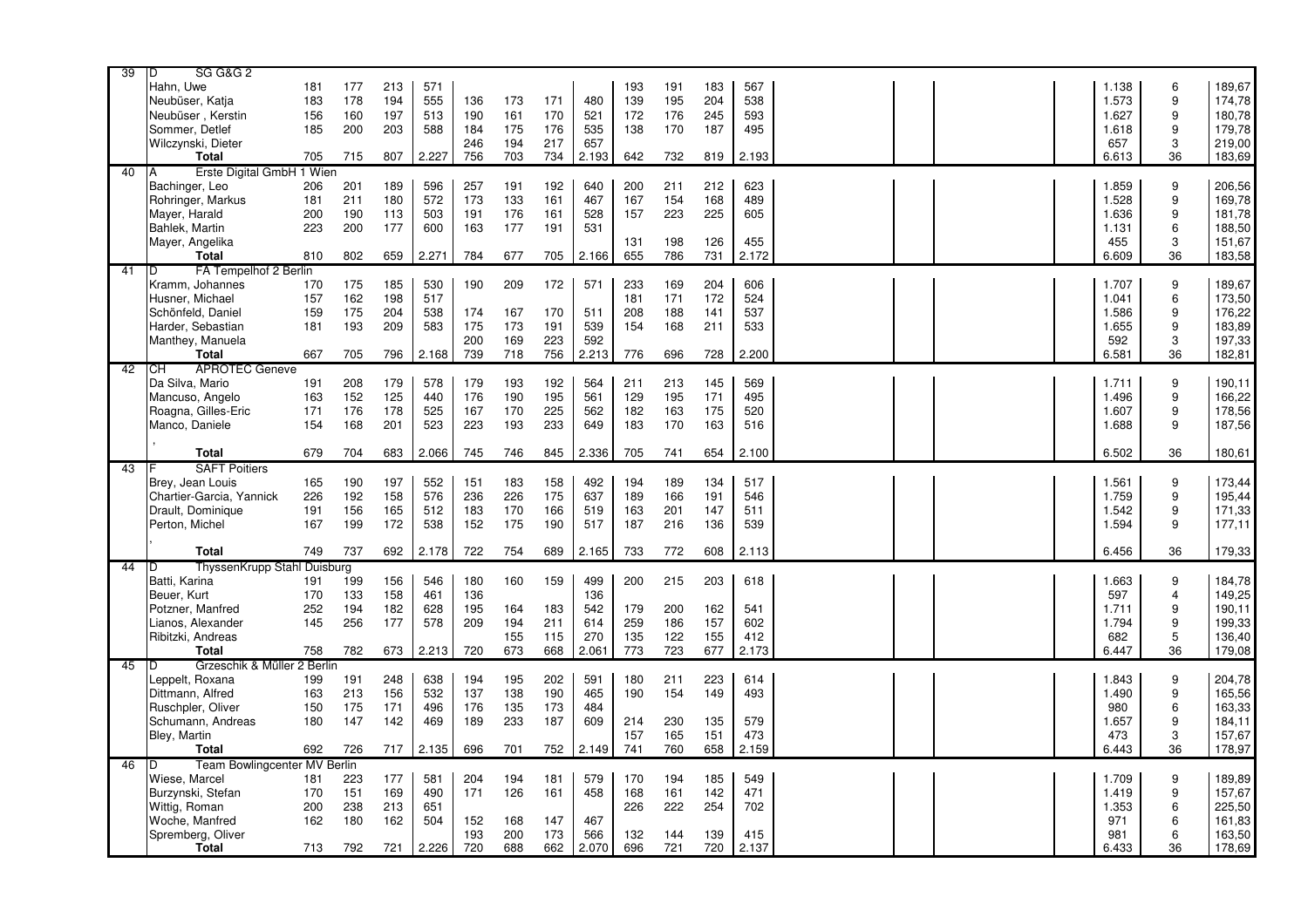| 47 | ID<br>Eulenspiegel 1 Berlin                |     |     |     |                |        |     |     |       |     |     |     |       |  |       |    |        |
|----|--------------------------------------------|-----|-----|-----|----------------|--------|-----|-----|-------|-----|-----|-----|-------|--|-------|----|--------|
|    | Queck, Uwe                                 | 181 | 200 | 182 | 563            | 156    | 166 | 158 | 480   | 158 | 147 | 196 | 501   |  | 1.544 | 9  | 171,56 |
|    | Myr, Erik                                  | 178 | 157 | 182 | 517            | 148    | 181 | 187 | 516   | 149 | 166 | 205 | 520   |  | 1.553 | 9  | 172,56 |
|    | Neumann, Tina                              | 182 | 214 | 164 | 560            | 184    | 179 | 165 | 528   | 216 | 187 | 201 | 604   |  | 1.692 | 9  | 188,00 |
|    | Tröger, Ralf                               | 201 | 189 | 170 | 560            | 139    | 169 | 210 | 518   | 224 | 171 | 120 | 515   |  | 1.593 | 9  | 177,00 |
|    |                                            |     |     |     |                |        |     |     |       |     |     |     |       |  |       |    |        |
|    | Total                                      | 742 | 760 | 698 | 2.200          | 627    | 695 | 720 | 2.042 | 747 | 671 | 722 | 2.140 |  | 6.382 | 36 | 177,28 |
| 48 | Hauteville sports 1 Geneve<br>IСH          |     |     |     |                |        |     |     |       |     |     |     |       |  |       |    |        |
|    | Barbezat, Francis                          | 184 | 191 | 177 | 552            | 204    | 168 | 157 | 529   | 189 | 201 | 157 | 547   |  | 1.628 | 9  | 180,89 |
|    | Pacer,                                     | 125 | 125 | 125 | 375            | 125    | 125 | 125 | 375   | 125 | 125 | 125 | 375   |  | 1.125 | 9  | 125,00 |
|    | Cardinaux, Pierre Alain                    | 217 | 202 | 148 | 567            | 230    | 201 | 128 | 559   | 196 | 192 | 175 | 563   |  | 1.689 | 9  | 187,67 |
|    | Golay, Daniel                              | 192 | 188 | 233 | 613            | 172    | 300 | 194 | 666   | 217 | 205 | 191 | 613   |  | 1.892 | 9  | 210,22 |
|    |                                            |     |     |     |                |        |     |     |       |     |     |     |       |  |       |    |        |
|    | Total                                      | 718 | 706 | 683 | 2.107          | 731    | 794 | 604 | 2.129 | 727 | 723 | 648 | 2.098 |  | 6.334 | 36 | 175,94 |
| 49 | Rolex SA Geneve<br>IСH                     |     |     |     |                |        |     |     |       |     |     |     |       |  |       |    |        |
|    | D'Apice, Eladio                            | 129 | 218 | 191 | 538            | 148    | 164 | 152 | 464   | 206 | 198 | 155 | 559   |  | 1.561 | 9  | 173,44 |
|    | Miano, Nunziato                            | 185 | 185 | 224 | 594            | 169    | 172 | 177 | 518   | 179 | 172 | 188 | 539   |  | 1.651 | 9  | 183,44 |
|    | D'Apice, Vincenzo                          | 162 | 135 | 158 | 455            | 143    | 166 | 151 | 460   | 167 | 173 | 211 | 551   |  | 1.466 | 9  | 162,89 |
|    | Rosset, Franck                             | 178 | 221 | 182 | 581            | 128    | 200 | 177 | 505   | 177 | 184 | 172 | 533   |  | 1.619 | 9  | 179,89 |
|    | Petringa, Antonio                          |     |     |     |                |        |     |     |       |     |     |     |       |  |       |    |        |
|    | Total                                      | 654 | 759 | 755 | 2.168          | 588    | 702 | 657 | 1.947 | 729 | 727 | 726 | 2.182 |  | 6.297 | 36 | 174,92 |
| 50 | Brabantse Postzegel & Muntenvel<br>NL.     |     |     | ing |                |        |     |     |       |     |     |     |       |  |       |    |        |
|    | van de Sande. Linda                        | 175 | 108 | 143 | 426            | 140    | 103 | 115 | 358   | 105 | 94  | 122 | 321   |  | 1.105 | 9  | 122,78 |
|    | Strijbos, Bo                               | 230 | 215 | 174 | 619            | 224    | 235 | 185 | 644   | 197 | 184 | 259 | 640   |  | 1.903 | 9  | 211,44 |
|    | <b>Isbouts, Rene</b>                       | 184 | 166 | 162 | 512            | 156    | 135 | 159 | 450   | 214 | 206 | 211 | 631   |  | 1.593 | 9  | 177,00 |
|    | Kokx, Jan                                  | 176 | 144 | 196 | 516            | 168    | 214 | 213 | 595   | 173 | 172 | 209 | 554   |  | 1.665 | 9  | 185,00 |
|    |                                            |     |     |     |                |        |     |     |       |     |     |     |       |  |       |    |        |
|    | <b>Total</b>                               | 765 | 633 | 675 | 2.073          | 688    | 687 | 672 | 2.047 | 689 | 656 | 801 | 2.146 |  | 6.266 | 36 | 174,06 |
| 51 | Danske Bank<br><b>DK</b>                   |     |     |     |                |        |     |     |       |     |     |     |       |  |       |    |        |
|    | Klokkedal, Lars                            | 150 | 215 | 173 | 538            | 151    | 182 | 192 | 525   | 165 | 134 | 169 | 468   |  | 1.531 | 9  | 170,11 |
|    | Spiegelhauer, Kim                          | 183 | 112 | 170 | 465            | 173    | 141 | 197 | 511   | 222 | 169 | 171 | 562   |  | 1.538 | 9  | 170,89 |
|    | Landgreen, Eric                            | 216 | 151 | 203 | 570            | 135    | 181 | 155 | 471   | 160 | 258 | 185 | 603   |  | 1.644 | 9  | 182,67 |
|    | Carlslund, Bjarne                          | 192 | 210 | 180 | 582            | 145    | 172 | 164 | 481   | 190 | 155 | 135 | 480   |  | 1.543 | 9  | 171,44 |
|    |                                            |     |     |     |                |        |     |     |       |     |     |     |       |  |       |    |        |
|    | Total                                      | 741 | 688 | 726 | 2.155          | 604    | 676 | 708 | 1.988 | 737 | 716 | 660 | 2.113 |  | 6.256 | 36 | 173,78 |
| 52 | <b>UPM-KYMI Kuusankoski</b><br><b>I</b> SF |     |     |     |                |        |     |     |       |     |     |     |       |  |       |    |        |
|    | Pynnönen. Veli-Matti                       |     |     |     |                | 181    | 140 | 186 | 507   | 144 | 143 | 163 | 450   |  | 957   | 6  | 159,50 |
|    | Liiri, Jari                                | 169 | 212 | 184 | 565            |        |     |     |       | 235 | 178 | 117 | 530   |  | 1.095 | 6  | 182,50 |
|    | Huomo, Jari                                | 160 | 137 | 159 | 456            | 147    | 151 | 208 | 506   | 172 | 224 | 169 | 565   |  | 1.527 | 9  | 169,67 |
|    | Toikander, Jarmo                           | 131 | 143 | 146 | 420            | 149    | 135 | 156 | 440   |     |     |     |       |  | 860   | 6  | 143,33 |
|    | Huomo, Aki                                 | 182 | 164 | 175 | 521            | 191    | 203 | 168 | 562   | 217 | 150 | 193 | 560   |  | 1.643 | 9  | 182,56 |
|    | <b>Total</b>                               | 642 | 656 | 664 | 1.962          | 668    | 629 | 718 | 2.015 | 768 | 695 | 642 | 2.105 |  | 6.082 | 36 | 168,94 |
| 53 | Transports Publics Genevois - TP<br>IСH    |     |     |     | G Bowling Club | Geneve |     |     |       |     |     |     |       |  |       |    |        |
|    | Diaz Lopez, Jose Manuel                    | 181 | 182 | 157 | 520            | 189    | 237 | 181 | 607   | 158 | 184 | 175 | 517   |  | 1.644 | 9  | 182,67 |
|    | Pascal, Jules                              | 191 | 174 | 151 | 516            | 139    | 157 | 139 | 435   | 190 | 190 | 177 | 557   |  | 1.508 | 9  | 167,56 |
|    | Gozzo, Alain                               | 158 | 191 | 189 | 538            | 164    | 152 | 158 | 474   | 159 | 168 | 122 | 449   |  | 1.461 | 9  | 162,33 |
|    | Martin, Jose                               | 161 | 169 | 183 | 513            |        |     |     |       | 138 | 158 | 191 | 487   |  | 1.000 | 6  | 166,67 |
|    | Lopez, Jose Luis                           |     |     |     |                | 136    | 146 | 137 | 419   |     |     |     |       |  | 419   | 3  | 139,67 |
|    | <b>Total</b>                               | 691 | 716 | 680 | 2.087          | 628    | 692 | 615 | 1.935 | 645 | 700 | 665 | 2.010 |  | 6.032 | 36 | 167,56 |
| 54 | Erste Digital GmbH 2 Wien                  |     |     |     |                |        |     |     |       |     |     |     |       |  |       |    |        |
|    | Kaschik, Johannes                          | 155 | 185 | 153 | 493            | 167    | 150 | 193 | 510   | 210 | 174 | 168 | 552   |  | 1.555 | 9  | 172,78 |
|    | Rakuschan, Peter                           | 212 | 203 | 183 | 598            | 182    | 133 | 211 | 526   | 209 | 203 | 152 | 564   |  | 1.688 | 9  | 187,56 |
|    | Bachinger, Gabriele                        | 148 | 145 | 158 | 451            | 171    | 161 | 148 | 480   | 161 | 127 | 159 | 447   |  | 1.378 | 9  | 153,11 |
|    | Biegler, Martin                            | 146 | 148 | 128 | 422            |        |     |     |       | 136 | 180 | 170 | 486   |  | 908   | 6  | 151,33 |
|    | Rakuschan, Birgit                          |     |     |     |                | 127    | 155 | 145 | 427   |     |     |     |       |  | 427   | 3  | 142,33 |
|    | <b>Total</b>                               | 661 | 681 | 622 | 1.964          | 647    | 599 | 697 | 1.943 | 716 | 684 | 649 | 2.049 |  | 5.956 | 36 | 165,44 |
|    |                                            |     |     |     |                |        |     |     |       |     |     |     |       |  |       |    |        |